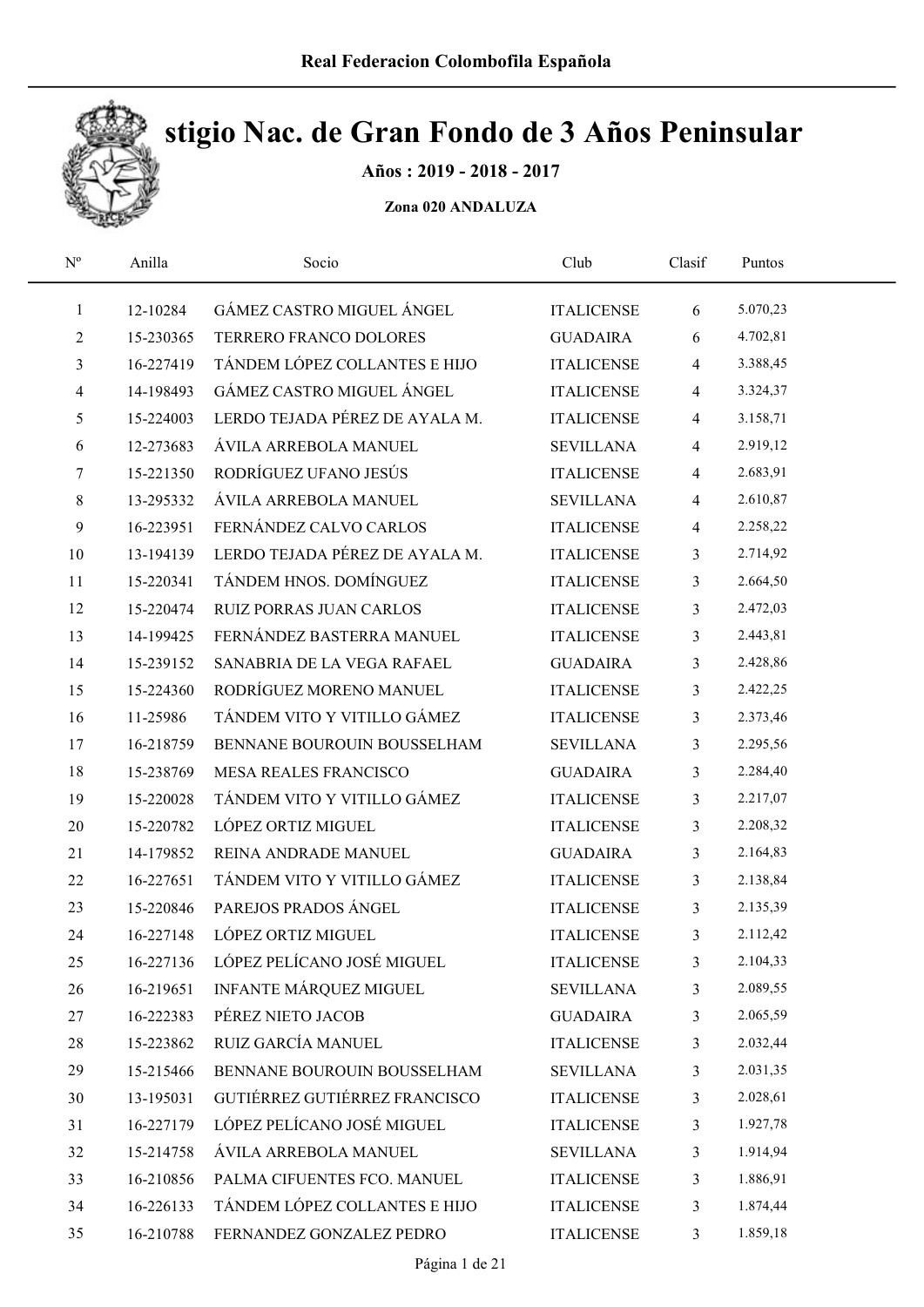

Años : 2019 - 2018 - 2017

| $\mathrm{N}^{\mathrm{o}}$ | Anilla    | Socio                          | Club              | Clasif         | Puntos   |  |
|---------------------------|-----------|--------------------------------|-------------------|----------------|----------|--|
| 36                        | 14-197071 | LOPEZ RICO FCO. JAVIER         | <b>GUADAIRA</b>   | $\mathfrak{Z}$ | 1.754,55 |  |
| 37                        | 16-203093 | REINA ANDRADE MANUEL           | <b>GUADAIRA</b>   | 3              | 1.744,30 |  |
| 38                        | 15-220626 | DOMÍNGUEZ JIMÉNEZ JUAN PEDRO   | <b>ITALICENSE</b> | 3              | 1.743,44 |  |
| 39                        | 16-219328 | INFANTE VÁZQUEZ AMPARO         | <b>SEVILLANA</b>  | 3              | 1.685,91 |  |
| 40                        | 16-222040 | CARRANZA ARTEAGA FRANCISCO     | <b>GUADAIRA</b>   | 3              | 1.646,85 |  |
| 41                        | 13-193334 | GÁMEZ CASTRO MIGUEL ÁNGEL      | <b>ITALICENSE</b> | 3              | 1.610,49 |  |
| 42                        | 16-222986 | IGLESIAS MURILLO JOSÉ MANUEL   | <b>GUADAIRA</b>   | 3              | 1.556,60 |  |
| 43                        | 16-226339 | DOMÍNGUEZ JIMÉNEZ JUAN PEDRO   | <b>ITALICENSE</b> | 3              | 1.485,14 |  |
| 44                        | 16-227101 | LÓPEZ PELÍCANO JOSÉ MIGUEL     | <b>ITALICENSE</b> | 3              | 1.406,33 |  |
| 45                        | 15-220098 | TÁNDEM VITO Y VITILLO GÁMEZ    | <b>ITALICENSE</b> | $\overline{2}$ | 1.970,87 |  |
| 46                        | 16-244810 | SOCORRO SANTOS CARMELO JUAN    | <b>ITALICENSE</b> | $\overline{2}$ | 1.969,27 |  |
| 47                        | 14-196153 | CARRANZA ARTEAGA FRANCISCO     | <b>GUADAIRA</b>   | $\sqrt{2}$     | 1.941,05 |  |
| 48                        | 16-219656 | INFANTE VÁZQUEZ AMPARO         | <b>SEVILLANA</b>  | $\overline{2}$ | 1.883,15 |  |
| 49                        | 16-225826 | TÁNDEM HNOS. DOMÍNGUEZ         | <b>ITALICENSE</b> | $\sqrt{2}$     | 1.872,50 |  |
| 50                        | 14-208629 | TORO FERNÁNDEZ MANUEL          | <b>GUADAIRA</b>   | $\overline{2}$ | 1.869,61 |  |
| 51                        | 15-224014 | LERDO TEJADA PÉREZ DE AYALA M. | <b>ITALICENSE</b> | $\overline{2}$ | 1.863,97 |  |
| 52                        | 14-199206 | <b>GÓMEZ ROMERO ANDRÉS</b>     | <b>ITALICENSE</b> | $\overline{2}$ | 1.804,23 |  |
| 53                        | 16-222480 | SANABRIA DE LA VEGA RAFAEL     | <b>GUADAIRA</b>   | $\overline{2}$ | 1.797,18 |  |
| 54                        | 15-215513 | RODRÍGUEZ HERNÁNDEZ JUAN       | <b>SEVILLANA</b>  | $\overline{c}$ | 1.796,35 |  |
| 55                        | 12-11989  | RODRÍGUEZ MORENO MANUEL        | <b>ITALICENSE</b> | $\sqrt{2}$     | 1.780,28 |  |
| 56                        | 12-9762   | TÁNDEM VITO Y VITILLO GÁMEZ    | <b>ITALICENSE</b> | $\sqrt{2}$     | 1.778,71 |  |
| 57                        | 15-220164 | FALCÓN JIMÉNEZ JUAN ANTONIO    | <b>ITALICENSE</b> | $\overline{2}$ | 1.773,73 |  |
| 58                        |           | 15-5502543 CERQUERA GÓMEZ JOSÉ | <b>GUADAIRA</b>   | $\sqrt{2}$     | 1.772,93 |  |
| 59                        | 16-213670 | MOHEDANO OSTOS GUILLERMO       | <b>SEVILLANA</b>  | $\overline{c}$ | 1.765,02 |  |
| 60                        | 17-209228 | TÁNDEM LÓPEZ COLLANTES E HIJO  | <b>ITALICENSE</b> | 2              | 1.752,27 |  |
| 61                        | 16-210825 | PALMA CIFUENTES FCO. MANUEL    | <b>ITALICENSE</b> | 2              | 1.745,58 |  |
| 62                        | 17-185832 | JIMÉNEZ DIZ JOAQUÍN            | LA CAMPIÑA        | 2              | 1.708,40 |  |
| 63                        | 15-238908 | MANCERA GONZÁLEZ JOSÉ M.       | <b>GUADAIRA</b>   | $\overline{c}$ | 1.706,16 |  |
| 64                        | 15-223724 | DOMÍNGUEZ JIMÉNEZ JUAN PEDRO   | <b>ITALICENSE</b> | 2              | 1.704,43 |  |
| 65                        | 16-225628 | FERNÁNDEZ BASTERRA MANUEL      | <b>ITALICENSE</b> | 2              | 1.690,48 |  |
| 66                        | 16-222939 | SANABRIA DE LA VEGA RAFAEL     | <b>GUADAIRA</b>   | $\overline{c}$ | 1.678,55 |  |
| 67                        | 15-240091 | JAMARDO SÁNCHEZ MANUEL         | CORIANO           | 2              | 1.668,88 |  |
| 68                        | 14-179604 | HIPONA ARAUJO RAFAEL           | <b>SEVILLANA</b>  | 2              | 1.659,72 |  |
| 69                        | 15-223540 | GÁMEZ CASTRO MIGUEL ÁNGEL      | <b>ITALICENSE</b> | $\sqrt{2}$     | 1.645,24 |  |
| 70                        | 16-225827 | TÁNDEM HNOS. DOMÍNGUEZ         | <b>ITALICENSE</b> | $\overline{2}$ | 1.640,14 |  |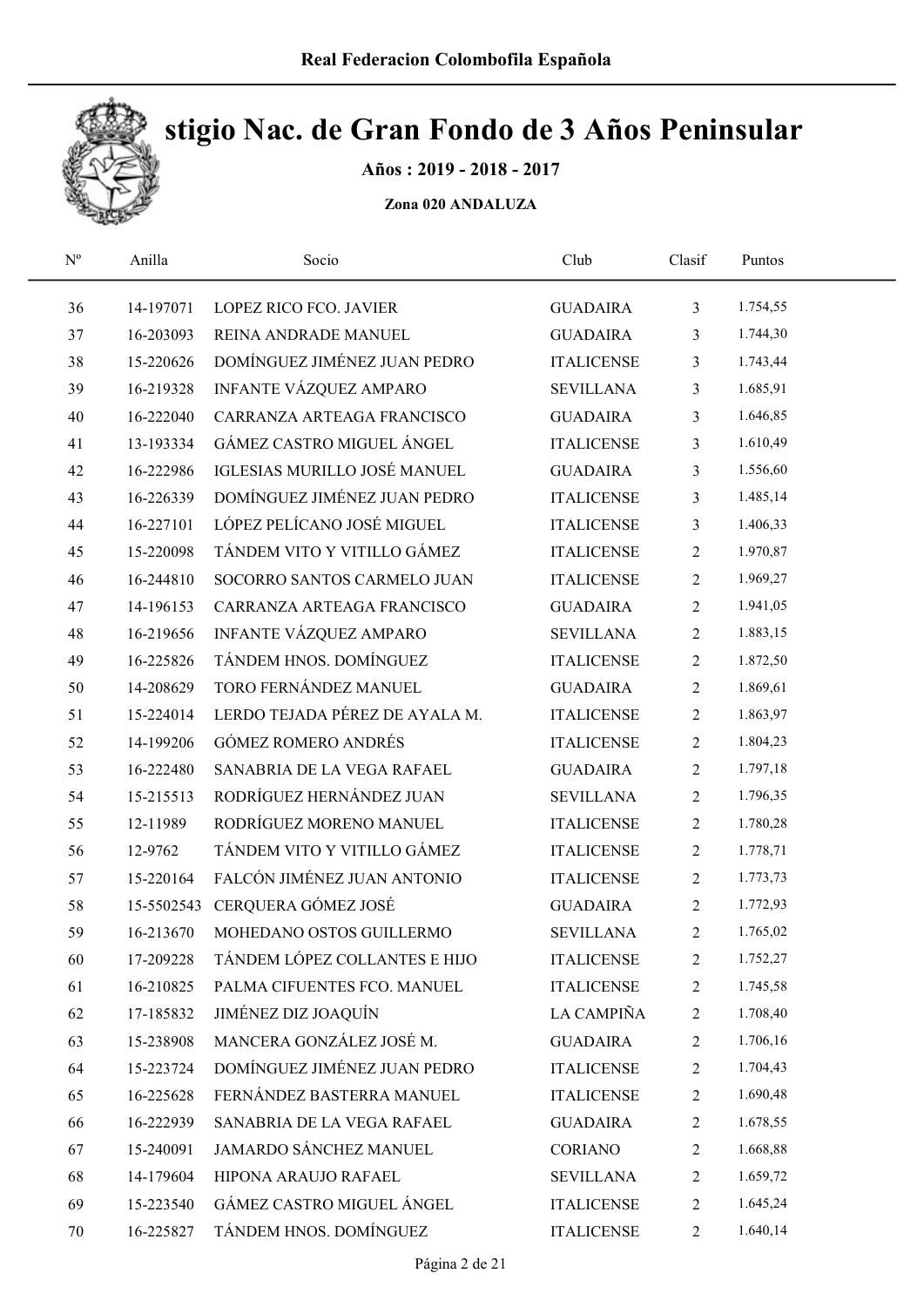

Años : 2019 - 2018 - 2017

| $N^{\rm o}$ | Anilla     | Socio                          | Club              | Clasif         | Puntos   |  |
|-------------|------------|--------------------------------|-------------------|----------------|----------|--|
| 71          | 14-198020  | GUTIÉRREZ GUTIÉRREZ FRANCISCO  | <b>ITALICENSE</b> | $\overline{2}$ | 1.635,08 |  |
| 72          | 14-197008  | <b>MESA REALES FRANCISCO</b>   | <b>GUADAIRA</b>   | 2              | 1.632,12 |  |
| 73          | 14-214896  | REINA ANDRADE MANUEL           | <b>GUADAIRA</b>   | $\overline{2}$ | 1.623,82 |  |
| 74          | 17-209544  | RUIZ GARCÍA MANUEL             | <b>ITALICENSE</b> | $\overline{2}$ | 1.617,13 |  |
| 75          | 16-227402  | TÁNDEM LÓPEZ COLLANTES E HIJO  | <b>ITALICENSE</b> | $\overline{2}$ | 1.606,96 |  |
| 76          | 17-215708  | JIMÉNEZ DIZ JOAQUÍN            | LA CAMPIÑA        | $\overline{2}$ | 1.600,06 |  |
| 77          | 15-238782  | <b>MESA REALES FRANCISCO</b>   | <b>GUADAIRA</b>   | $\overline{2}$ | 1.592,50 |  |
| 78          | 14-197004  | <b>MESA REALES FRANCISCO</b>   | <b>GUADAIRA</b>   | $\overline{2}$ | 1.591,79 |  |
| 79          | 17-209205  | TÁNDEM LÓPEZ COLLANTES E HIJO  | <b>ITALICENSE</b> | $\overline{2}$ | 1.586,29 |  |
| 80          | 15-215467  | BENNANE BOUROUIN BOUSSELHAM    | <b>SEVILLANA</b>  | $\overline{2}$ | 1.578,92 |  |
| 81          | 17-231499  | BENÍTEZ MATEO ALFONSO          | <b>SEVILLANA</b>  | $\overline{2}$ | 1.575,87 |  |
| 82          | 16-230288  | <b>GUISADO CONEJERO MANUEL</b> | LA CAMPIÑA        | $\overline{2}$ | 1.572,25 |  |
| 83          | 13-199078  | LERDO TEJADA PÉREZ DE AYALA M. | <b>ITALICENSE</b> | $\overline{2}$ | 1.565,16 |  |
| 84          | 15-221060  | FUENTECILLA DE LOS SANTOS MANU | <b>ITALICENSE</b> | $\overline{2}$ | 1.565,02 |  |
| 85          | 15-221461  | RODRÍGUEZ CAMPANO JOSÉ A.      | <b>ITALICENSE</b> | $\overline{2}$ | 1.557,02 |  |
| 86          | 15-238760  | LOPEZ RICO FCO. JAVIER         | <b>GUADAIRA</b>   | $\overline{2}$ | 1.547,72 |  |
| 87          | 14-309159  | HIPONA ARAUJO RAFAEL           | <b>SEVILLANA</b>  | $\overline{2}$ | 1.535,42 |  |
| 88          | 16-222410  | ROBLEDO CID JORGE              | <b>GUADAIRA</b>   | $\overline{2}$ | 1.533,91 |  |
| 89          | 15-220221  | TÁNDEM JOAQUÍN CLARO E HIJO    | <b>ITALICENSE</b> | $\overline{2}$ | 1.532,47 |  |
| 90          | 14-197744  | RUIZ GARCÍA MANUEL             | <b>ITALICENSE</b> | 2              | 1.506,13 |  |
| 91          | 17-204509  | FERNANDEZ GONZALEZ PEDRO       | <b>ITALICENSE</b> | $\overline{2}$ | 1.502,61 |  |
| 92          | 14-208619  | TORO FERNÁNDEZ MANUEL          | <b>GUADAIRA</b>   | $\overline{2}$ | 1.491,05 |  |
| 93          | 16-218678  | ALBA PÉREZ MANUEL              | <b>SEVILLANA</b>  | $\overline{2}$ | 1.478,94 |  |
| 94          | 15-238593  | ROBLEDO CID JORGE              | <b>GUADAIRA</b>   | $\overline{2}$ | 1.474,07 |  |
| 95          | 16-226975  | RODRÍGUEZ UFANO JESÚS          | <b>ITALICENSE</b> | 2              | 1.462,53 |  |
| 96          | 16-223189  | DE LA RIOJA PEÑARANDA FCO. M.  | <b>GUADAIRA</b>   | $\overline{c}$ | 1.446,32 |  |
| 97          | 15-220552  | FERNÁNDEZ BASTERRA MANUEL      | <b>ITALICENSE</b> | 2              | 1.438,99 |  |
| 98          | 14-198458  | GÁMEZ CASTRO MIGUEL ÁNGEL      | <b>ITALICENSE</b> | $\overline{c}$ | 1.434,69 |  |
| 99          | 16-6184419 | BENNANE BOUROUIN BOUSSELHAM    | <b>SEVILLANA</b>  | $\overline{c}$ | 1.423,38 |  |
| 100         | 16-227104  | LÓPEZ PELÍCANO JOSÉ MIGUEL     | <b>ITALICENSE</b> | 2              | 1.421,39 |  |
| 101         | 15-216486  | FERNÁNDEZ HERNÁNDEZ ANTONIO    | <b>SEVILLANA</b>  | $\overline{c}$ | 1.418,86 |  |
| 102         | 14-213747  | ALBA PÉREZ MANUEL              | <b>SEVILLANA</b>  | 2              | 1.413,06 |  |
| 103         | 16-266368  | RODRÍGUEZ HERNÁNDEZ JUAN       | <b>SEVILLANA</b>  | $\overline{2}$ | 1.402,19 |  |
| 104         | 15-224159  | RODRÍGUEZ MORENO MANUEL        | <b>ITALICENSE</b> | 2              | 1.400,91 |  |
| 105         | 13-295743  | REINA ANDRADE MANUEL           | <b>GUADAIRA</b>   | $\overline{2}$ | 1.398,89 |  |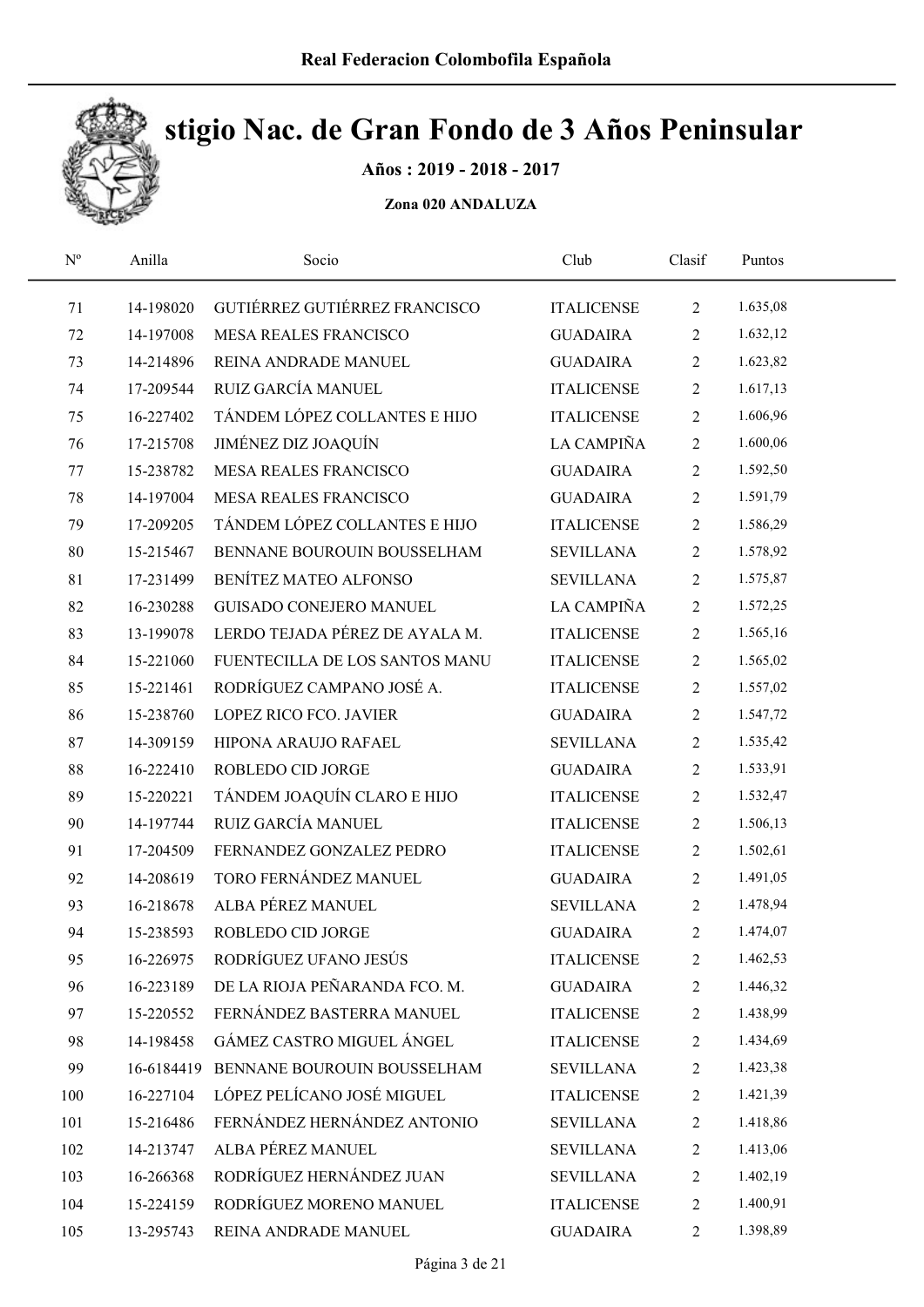

Años : 2019 - 2018 - 2017

| $\mathbf{N}^{\text{o}}$ | Anilla    | Socio                          | Club              | Clasif         | Puntos   |  |
|-------------------------|-----------|--------------------------------|-------------------|----------------|----------|--|
| 106                     | 17-209863 | FALCÓN JIMÉNEZ JUAN ANTONIO    | <b>ITALICENSE</b> | 2              | 1.397,56 |  |
| 107                     | 16-226300 | PAREJOS PRADOS ÁNGEL           | <b>ITALICENSE</b> | $\overline{2}$ | 1.394,47 |  |
| 108                     | 13-188199 | ROLDÁN SOLÍS AQUILINO          | <b>GUADAIRA</b>   | $\overline{2}$ | 1.393,75 |  |
| 109                     | 17-215615 | VICENTE ROMERO FRANCISCO J.    | LA CAMPIÑA        | $\overline{2}$ | 1.392,26 |  |
| 110                     | 17-209930 | TÁNDEM HNOS. DOMÍNGUEZ         | <b>ITALICENSE</b> | $\overline{2}$ | 1.386,16 |  |
| 111                     | 15-221038 | FUENTECILLA DE LOS SANTOS MANU | <b>ITALICENSE</b> | $\overline{2}$ | 1.384,95 |  |
| 112                     | 13-194155 | TÁNDEM HNOS. DOMÍNGUEZ         | <b>ITALICENSE</b> | $\overline{2}$ | 1.380,26 |  |
| 113                     | 15-215501 | RODRÍGUEZ HERNÁNDEZ JUAN       | <b>SEVILLANA</b>  | $\overline{2}$ | 1.377,26 |  |
| 114                     | 16-223937 | FERNÁNDEZ CALVO CARLOS         | <b>ITALICENSE</b> | $\overline{2}$ | 1.367,15 |  |
| 115                     | 14-198972 | GONZÁLEZ-MARIÑO CHARLO MANUEL  | <b>ITALICENSE</b> | $\overline{2}$ | 1.357,53 |  |
| 116                     | 13-188717 | CARRANZA ARTEAGA FRANCISCO     | <b>GUADAIRA</b>   | $\overline{2}$ | 1.354,18 |  |
| 117                     | 16-230453 | SUÁREZ GONZÁLEZ FRANCISCO J.   | LA CAMPIÑA        | $\overline{2}$ | 1.342,19 |  |
| 118                     | 13-125847 | RUIZ GARCÍA MANUEL             | <b>ITALICENSE</b> | $2\,$          | 1.341,38 |  |
| 119                     | 15-238884 | MANCERA GONZÁLEZ JOSÉ M.       | <b>GUADAIRA</b>   | $\overline{2}$ | 1.332,30 |  |
| 120                     | 16-226077 | RUIZ GARCÍA MANUEL             | <b>ITALICENSE</b> | $\overline{2}$ | 1.326,30 |  |
| 121                     | 16-266536 | INFANTE VÁZQUEZ AMPARO         | <b>SEVILLANA</b>  | $\overline{2}$ | 1.322,99 |  |
| 122                     | 16-222315 | PÉREZ NIETO JACOB              | <b>GUADAIRA</b>   | $\overline{2}$ | 1.314,59 |  |
| 123                     | 16-227345 | RUIZ PORRAS JUAN CARLOS        | <b>ITALICENSE</b> | $\overline{2}$ | 1.308,28 |  |
| 124                     | 13-295740 | REINA ANDRADE MANUEL           | <b>GUADAIRA</b>   | $\overline{2}$ | 1.296,44 |  |
| 125                     | 15-224269 | FUENTECILLA DE LOS SANTOS MANU | <b>ITALICENSE</b> | $\overline{2}$ | 1.287,00 |  |
| 126                     | 14-198455 | GÁMEZ CASTRO MIGUEL ÁNGEL      | <b>ITALICENSE</b> | $\overline{2}$ | 1.283,38 |  |
| 127                     | 15-238896 | MANCERA GONZÁLEZ JOSÉ M.       | <b>GUADAIRA</b>   | $\overline{2}$ | 1.277,83 |  |
| 128                     | 13-193126 | TÁNDEM VITO Y VITILLO GÁMEZ    | <b>ITALICENSE</b> | $\overline{2}$ | 1.261,25 |  |
| 129                     | 13-119763 | ÁVILA ARREBOLA MANUEL          | <b>SEVILLANA</b>  | $\mathbf{2}$   | 1.250,70 |  |
| 130                     | 15-240079 | <b>JAMARDO SÁNCHEZ MANUEL</b>  | <b>CORIANO</b>    | $\overline{2}$ | 1.247,48 |  |
| 131                     | 15-220327 | TÁNDEM HNOS. DOMÍNGUEZ         | <b>ITALICENSE</b> | $\overline{c}$ | 1.226,96 |  |
| 132                     | 16-227294 | <b>GÓMEZ ROMERO ANDRÉS</b>     | <b>ITALICENSE</b> | $\overline{c}$ | 1.219,15 |  |
| 133                     | 15-214755 | ÁVILA ARREBOLA MANUEL          | <b>SEVILLANA</b>  | 2              | 1.217,77 |  |
| 134                     | 07-53094  | SANABRIA DE LA VEGA RAFAEL     | <b>GUADAIRA</b>   | 2              | 1.207,50 |  |
| 135                     | 16-218798 | RODRÍGUEZ YAGUE JOSÉ LUIS      | <b>SEVILLANA</b>  | 2              | 1.204,56 |  |
| 136                     | 15-223863 | RUIZ GARCÍA MANUEL             | <b>ITALICENSE</b> | $\mathbf{2}$   | 1.202,18 |  |
| 137                     | 14-197135 | SANABRIA DE LA VEGA RAFAEL     | <b>GUADAIRA</b>   | $\overline{2}$ | 1.196,34 |  |
| 138                     | 15-221465 | RODRÍGUEZ CAMPANO JOSÉ A.      | <b>ITALICENSE</b> | $\mathbf{2}$   | 1.173,77 |  |
| 139                     | 15-214824 | ALBA PÉREZ MANUEL              | <b>SEVILLANA</b>  | $\overline{2}$ | 1.151,43 |  |
| 140                     | 16-222365 | PÉREZ NIETO JACOB              | <b>GUADAIRA</b>   | $\overline{2}$ | 1.140,73 |  |
|                         |           |                                |                   |                |          |  |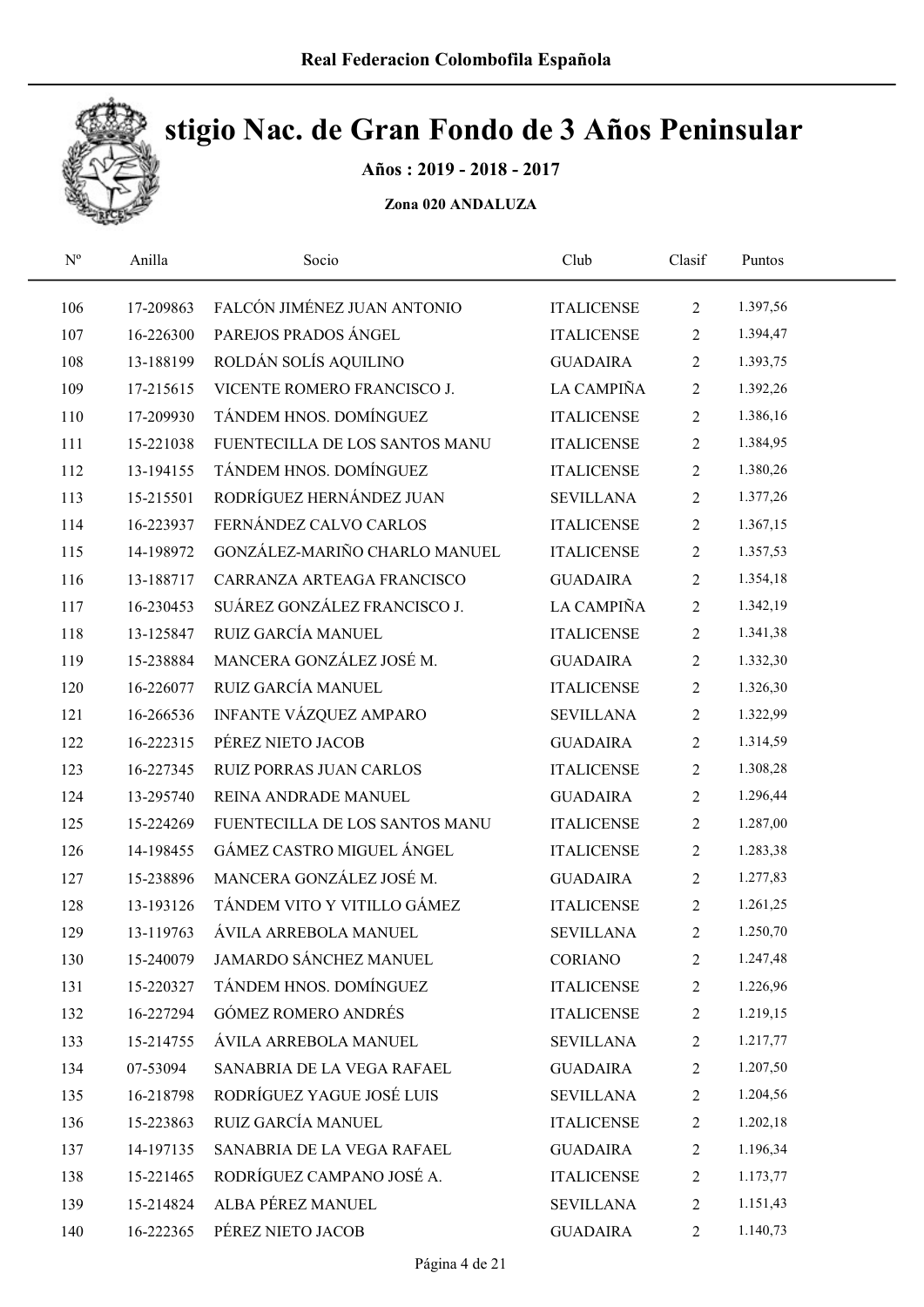

Años : 2019 - 2018 - 2017

| $N^{\rm o}$ | Anilla    | Socio                                  | Club              | Clasif         | Puntos   |  |
|-------------|-----------|----------------------------------------|-------------------|----------------|----------|--|
| 141         | 16-223952 | FERNÁNDEZ CALVO CARLOS                 | <b>ITALICENSE</b> | $\overline{2}$ | 1.130,75 |  |
| 142         | 16-219058 | GONZÁLEZ BENÍTEZ FERNANDO              | <b>SEVILLANA</b>  | $\overline{2}$ | 1.128,08 |  |
| 143         | 16-218750 | BENNANE BOUROUIN BOUSSELHAM            | <b>SEVILLANA</b>  | $\overline{2}$ | 1.123,18 |  |
| 144         | 16-218226 | FERNÁNDEZ HERNÁNDEZ ANTONIO            | <b>SEVILLANA</b>  | $\overline{2}$ | 1.115,71 |  |
| 145         | 16-226310 | PAREJOS PRADOS ÁNGEL                   | <b>ITALICENSE</b> | $\overline{2}$ | 1.105,75 |  |
| 146         | 16-210793 | FERNANDEZ GONZALEZ PEDRO               | <b>ITALICENSE</b> | $\overline{2}$ | 1.104,65 |  |
| 147         | 16-226642 | GÁMEZ CASTRO MIGUEL ÁNGEL              | <b>ITALICENSE</b> | $\overline{2}$ | 1.098,96 |  |
| 148         |           | 17-7347330 BENNANE BOUROUIN BOUSSELHAM | <b>SEVILLANA</b>  | $\overline{2}$ | 1.085,13 |  |
| 149         | 17-210563 | DÁVALOS LOZANO JOSÉ                    | <b>ITALICENSE</b> | $\overline{2}$ | 1.070,22 |  |
| 150         | 15-221445 | LÓPEZ ORTIZ MIGUEL                     | <b>ITALICENSE</b> | $\overline{2}$ | 1.069,74 |  |
| 151         | 17-210701 | FERNÁNDEZ BASTERRA MANUEL              | <b>ITALICENSE</b> | $\overline{2}$ | 1.068,03 |  |
| 152         | 15-239765 | CARRANZA ARTEAGA FRANCISCO             | <b>GUADAIRA</b>   | $\overline{2}$ | 1.031,33 |  |
| 153         | 17-209513 | RUIZ GARCÍA MANUEL                     | <b>ITALICENSE</b> | $\overline{2}$ | 1.022,64 |  |
| 154         | 16-266699 | GONZÁLEZ BENÍTEZ FERNANDO              | <b>SEVILLANA</b>  | $\overline{2}$ | 1.011,99 |  |
| 155         | 17-207716 | IGLESIAS MURILLO JOSÉ MANUEL           | <b>GUADAIRA</b>   | $\overline{2}$ | 1.005,75 |  |
| 156         | 16-227197 | FUENTECILLA DE LOS SANTOS MANU         | <b>ITALICENSE</b> | $\overline{2}$ | 1.002,61 |  |
| 157         | 16-222425 | ROBLEDO CID JORGE                      | <b>GUADAIRA</b>   | $\overline{2}$ | 998,92   |  |
| 158         | 15-240454 | MANCERA GONZÁLEZ JOSÉ M.               | <b>GUADAIRA</b>   | $\overline{2}$ | 997,70   |  |
| 159         | 15-220285 | CLARO CONTRERAS FRANCISCO J.           | <b>ITALICENSE</b> | $\overline{c}$ | 992,48   |  |
| 160         | 14-198064 | GUTIÉRREZ GUTIÉRREZ FRANCISCO          | <b>ITALICENSE</b> | $\overline{c}$ | 986,31   |  |
| 161         | 15-220214 | TÁNDEM JOAQUÍN CLARO E HIJO            | <b>ITALICENSE</b> | $\overline{2}$ | 984,82   |  |
| 162         | 16-227152 | LÓPEZ ORTIZ MIGUEL                     | <b>ITALICENSE</b> | $\overline{2}$ | 977,29   |  |
| 163         | 16-223976 | FERNÁNDEZ CALVO CARLOS                 | <b>ITALICENSE</b> | $\sqrt{2}$     | 965,33   |  |
| 164         | 16-226970 | RODRÍGUEZ UFANO JESÚS                  | <b>ITALICENSE</b> | $\overline{c}$ | 938,38   |  |
| 165         | 17-255157 | MARINA FRANCO IVÁN                     | <b>ITALICENSE</b> | 2              | 916,79   |  |
| 166         | 16-210849 | PALMA CIFUENTES FCO. MANUEL            | <b>ITALICENSE</b> | 2              | 900,23   |  |
| 167         | 17-210487 | RODRÍGUEZ CAMPANO JOSÉ A.              | <b>ITALICENSE</b> | 2              | 895,18   |  |
| 168         | 13-193648 | TÁNDEM LÓPEZ COLLANTES E HIJO          | <b>ITALICENSE</b> | 2              | 891,74   |  |
| 169         | 15-238904 | MANCERA GONZÁLEZ JOSÉ M.               | <b>GUADAIRA</b>   | 2              | 890,60   |  |
| 170         | 16-223941 | FERNÁNDEZ CALVO CARLOS                 | <b>ITALICENSE</b> | 2              | 874,96   |  |
| 171         | 15-221489 | RODRÍGUEZ CAMPANO JOSÉ A.              | <b>ITALICENSE</b> | 2              | 862,03   |  |
| 172         | 16-225841 | TÁNDEM HNOS. DOMÍNGUEZ                 | <b>ITALICENSE</b> | 2              | 861,54   |  |
| 173         | 17-209481 | CLARO CONTRERAS FRANCISCO J.           | <b>ITALICENSE</b> | 2              | 854,51   |  |
| 174         | 16-226976 | RODRÍGUEZ UFANO JESÚS                  | <b>ITALICENSE</b> | 2              | 840,66   |  |
| 175         | 15-238805 | IGLESIAS MURILLO JOSÉ MANUEL           | <b>GUADAIRA</b>   | $\overline{2}$ | 819,26   |  |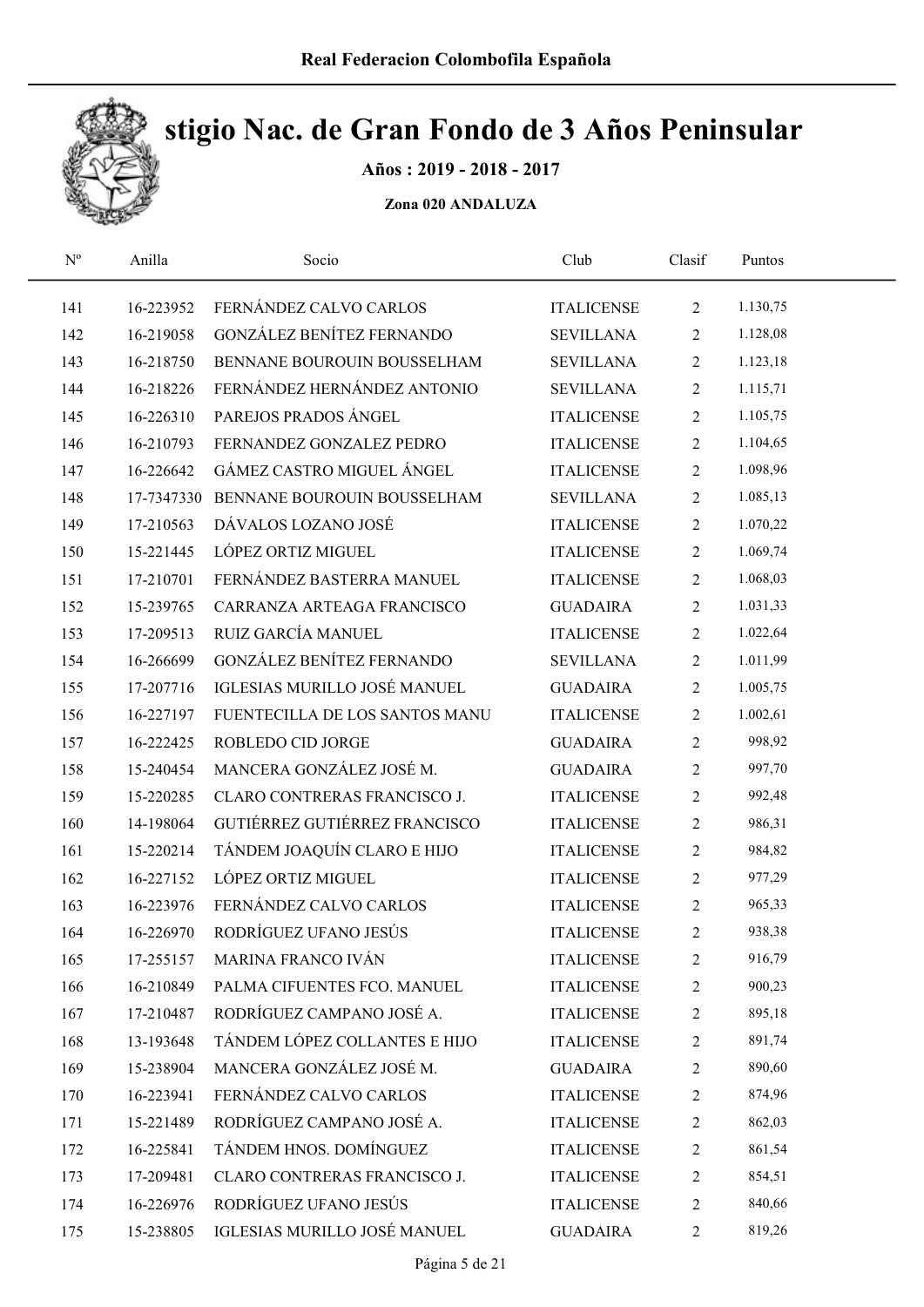

Años : 2019 - 2018 - 2017

| $\mathbf{N}^{\text{o}}$ | Anilla    | Socio                          | Club              | Clasif         | Puntos   |  |
|-------------------------|-----------|--------------------------------|-------------------|----------------|----------|--|
| 176                     | 14-311627 | TÁNDEM HNOS. INFANTE           | <b>SEVILLANA</b>  | $\overline{2}$ | 815,04   |  |
| 177                     | 13-195733 | <b>GÓMEZ ROMERO ANDRÉS</b>     | <b>ITALICENSE</b> | $\sqrt{2}$     | 777,67   |  |
| 178                     | 16-226469 | FALCÓN JIMÉNEZ JUAN ANTONIO    | <b>ITALICENSE</b> | $\overline{c}$ | 725,23   |  |
| 179                     |           | 15-5502027 GÓMEZ ROMERO ANDRÉS | <b>ITALICENSE</b> | $\overline{2}$ | 608,30   |  |
| 180                     | 14-197095 | LOPEZ RICO FCO. JAVIER         | <b>GUADAIRA</b>   | 1              | 1.000,00 |  |
| 181                     | 15-221458 | LÓPEZ ORTIZ MIGUEL             | <b>ITALICENSE</b> | $\mathbf{1}$   | 1.000,00 |  |
| 182                     | 15-224358 | RODRÍGUEZ MORENO MANUEL        | <b>ITALICENSE</b> | 1              | 1.000,00 |  |
| 183                     | 15-220961 | FUENTECILLA DE LOS SANTOS MANU | <b>ITALICENSE</b> | $\mathbf{1}$   | 1.000,00 |  |
| 184                     | 15-221450 | LÓPEZ ORTIZ MIGUEL             | <b>ITALICENSE</b> | $\mathbf{1}$   | 1.000,00 |  |
| 185                     | 15-216386 | GUTIÉRREZ GUTIÉRREZ FRANCISCO  | <b>ITALICENSE</b> | $\mathbf{1}$   | 1.000,00 |  |
| 186                     | 16-230250 | <b>GUISADO CONEJERO MANUEL</b> | LA CAMPIÑA        | $\mathbf{1}$   | 1.000,00 |  |
| 187                     | 15-238743 | <b>LOPEZ RICO FCO. JAVIER</b>  | <b>GUADAIRA</b>   | $\mathbf{1}$   | 997,27   |  |
| 188                     | 17-209821 | FALCÓN JIMÉNEZ JUAN ANTONIO    | <b>ITALICENSE</b> | $\mathbf{1}$   | 983,58   |  |
| 189                     | 15-236563 | <b>INFANTE MÁRQUEZ MIGUEL</b>  | <b>SEVILLANA</b>  | $\mathbf{1}$   | 982,92   |  |
| 190                     | 14-197070 | LOPEZ RICO FCO. JAVIER         | <b>GUADAIRA</b>   | 1              | 980,64   |  |
| 191                     | 15-220397 | RUIZ GARCÍA MANUEL             | <b>ITALICENSE</b> | 1              | 975,20   |  |
| 192                     | 15-220662 | DOMÍNGUEZ JIMÉNEZ JUAN PEDRO   | <b>ITALICENSE</b> | 1              | 974,17   |  |
| 193                     | 13-193849 | TÁNDEM JOAQUÍN CLARO E HIJO    | <b>ITALICENSE</b> | 1              | 972,03   |  |
| 194                     | 16-226513 | LERDO TEJADA PÉREZ DE AYALA M. | <b>ITALICENSE</b> | 1              | 968,53   |  |
| 195                     | 15-220563 | FERNÁNDEZ BASTERRA MANUEL      | <b>ITALICENSE</b> | 1              | 962,29   |  |
| 196                     | 15-221343 | RODRÍGUEZ UFANO JESÚS          | <b>ITALICENSE</b> | $\mathbf{1}$   | 959,83   |  |
| 197                     | 16-222374 | PÉREZ NIETO JACOB              | <b>GUADAIRA</b>   | 1              | 959,00   |  |
| 198                     | 16-226525 | LERDO TEJADA PÉREZ DE AYALA M. | <b>ITALICENSE</b> | $\mathbf{1}$   | 958,19   |  |
| 199                     | 15-215046 | MOHEDANO OSTOS GUILLERMO       | <b>SEVILLANA</b>  | $\mathbf{1}$   | 954,05   |  |
| 200                     | 12-144453 | RODRÍGUEZ UFANO JESÚS          | <b>ITALICENSE</b> | 1              | 939,21   |  |
| 201                     | 16-219323 | INFANTE MÁRQUEZ MIGUEL         | <b>SEVILLANA</b>  | 1              | 938,50   |  |
| 202                     | 17-209587 | TÁNDEM JOAQUÍN CLARO E HIJO    | <b>ITALICENSE</b> | 1              | 937,48   |  |
| 203                     | 16-227168 | LÓPEZ ORTIZ MIGUEL             | <b>ITALICENSE</b> | $\mathbf{1}$   | 937,32   |  |
| 204                     | 17-185083 | MESA REALES FRANCISCO          | <b>GUADAIRA</b>   | 1              | 936,80   |  |
| 205                     | 16-218650 | ALBA PÉREZ MANUEL              | <b>SEVILLANA</b>  | 1              | 935,62   |  |
| 206                     | 16-227288 | <b>GÓMEZ ROMERO ANDRÉS</b>     | <b>ITALICENSE</b> | $\mathbf{1}$   | 932,98   |  |
| 207                     | 16-227305 | RUIZ PORRAS JUAN CARLOS        | <b>ITALICENSE</b> | 1              | 929,57   |  |
| 208                     | 16-226654 | GÁMEZ CASTRO MIGUEL ÁNGEL      | <b>ITALICENSE</b> | 1              | 927,51   |  |
| 209                     | 17-255352 | MARINA FRANCO IVÁN             | <b>ITALICENSE</b> | 1              | 922,86   |  |
| 210                     | 16-226599 | TÁNDEM JOAQUÍN CLARO E HIJO    | <b>ITALICENSE</b> | $\mathbf{1}$   | 920,48   |  |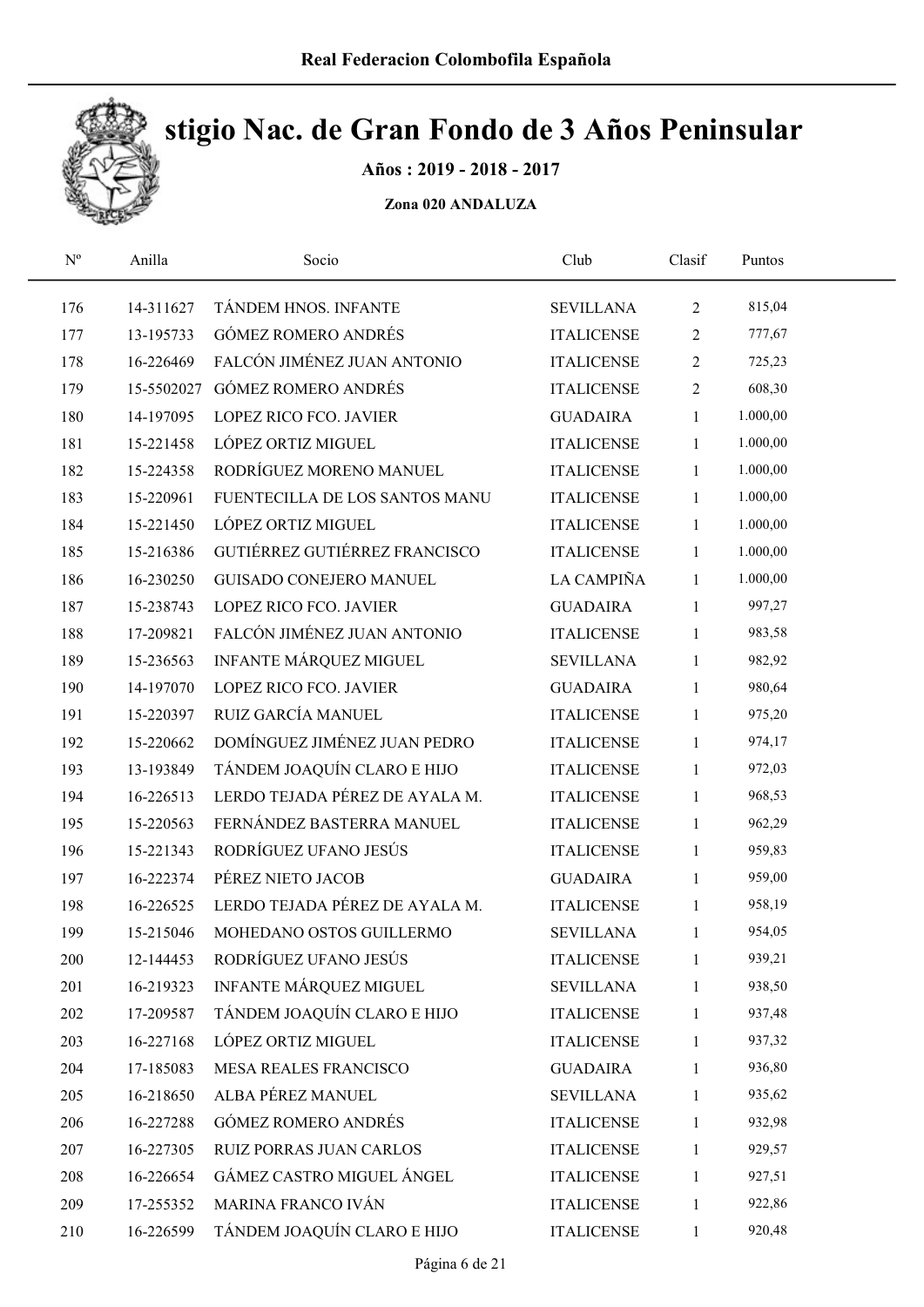

Años : 2019 - 2018 - 2017

| $\mathbf{N}^{\text{o}}$ | Anilla     | Socio                          | Club              | Clasif       | Puntos |  |
|-------------------------|------------|--------------------------------|-------------------|--------------|--------|--|
| 211                     | 15-220450  | <b>RUIZ PORRAS JUAN CARLOS</b> | <b>ITALICENSE</b> | $\mathbf{1}$ | 920,42 |  |
| 212                     | 17-207863  | ROBLEDO CID JORGE              | <b>GUADAIRA</b>   | $\mathbf{1}$ | 919,66 |  |
| 213                     | 16-227902  | MELENO KOHL FLORENCIO          | <b>ITALICENSE</b> | $\mathbf{1}$ | 917,71 |  |
| 214                     | 16-222858  | REINA ANDRADE MANUEL           | <b>GUADAIRA</b>   | $\mathbf{1}$ | 916,83 |  |
| 215                     | 17-231497  | BENÍTEZ MATEO ALFONSO          | <b>SEVILLANA</b>  | $\mathbf{1}$ | 916,04 |  |
| 216                     | 13-188052  | CARRANZA ARTEAGA FRANCISCO     | <b>GUADAIRA</b>   | $\mathbf{1}$ | 914,59 |  |
| 217                     | 12-5263    | ROLDÁN SOLÍS AQUILINO          | <b>GUADAIRA</b>   | $\mathbf{1}$ | 914,46 |  |
| 218                     | 14-208596  | SUÁREZ GONZÁLEZ FRANCISCO J.   | LA CAMPIÑA        | $\mathbf{1}$ | 914,42 |  |
| 219                     | 14-198009  | GUTIÉRREZ GUTIÉRREZ FRANCISCO  | <b>ITALICENSE</b> | $\mathbf{1}$ | 913,38 |  |
| 220                     | 16-222935  | SANABRIA DE LA VEGA RAFAEL     | <b>GUADAIRA</b>   | $\mathbf{1}$ | 913,38 |  |
| 221                     | 15-221013  | SOCORRO SANTOS CARMELO JUAN    | <b>ITALICENSE</b> | $\mathbf{1}$ | 911,65 |  |
| 222                     | 16-266524  | <b>INFANTE VÁZQUEZ AMPARO</b>  | <b>SEVILLANA</b>  | $\mathbf{1}$ | 908,74 |  |
| 223                     | 16-218830  | MOHEDANO OSTOS GUILLERMO       | <b>SEVILLANA</b>  | $\mathbf{1}$ | 906,50 |  |
| 224                     | 16-226652  | GÁMEZ CASTRO MIGUEL ÁNGEL      | <b>ITALICENSE</b> | $\mathbf{1}$ | 903,93 |  |
| 225                     | 17-227997  | <b>JURADO CHÍA ANTONIO</b>     | LA CAMPIÑA        | $\mathbf{1}$ | 903,70 |  |
| 226                     | 14-196255  | TERRERO FRANCO DOLORES         | <b>GUADAIRA</b>   | $\mathbf{1}$ | 902,35 |  |
| 227                     | 13-199070  | MESA REALES FRANCISCO          | <b>GUADAIRA</b>   | $\mathbf{1}$ | 901,76 |  |
| 228                     | 15-263466  | TORO FERNÁNDEZ MANUEL          | <b>GUADAIRA</b>   | $\mathbf{1}$ | 894,45 |  |
| 229                     | 14-199187  | RODRÍGUEZ MORENO MANUEL        | <b>ITALICENSE</b> | $\mathbf{1}$ | 894,43 |  |
| 230                     | 16-223523  | CERQUERA GÓMEZ JOSÉ            | <b>GUADAIRA</b>   | $\mathbf{1}$ | 894,36 |  |
| 231                     | 15-214522  | BENÍTEZ MATEO ALFONSO          | <b>SEVILLANA</b>  | $\mathbf{1}$ | 893,82 |  |
| 232                     | 14-198124  | PAREJOS PRADOS ÁNGEL           | <b>ITALICENSE</b> | $\mathbf{1}$ | 893,46 |  |
| 233                     | 14-199491  | FERNÁNDEZ BASTERRA MANUEL      | <b>ITALICENSE</b> | $\mathbf{1}$ | 891,31 |  |
| 234                     | 17-209014  | TÁNDEM VITO Y VITILLO GÁMEZ    | <b>ITALICENSE</b> | $\mathbf{1}$ | 890,06 |  |
| 235                     | 16-227051  | TÁNDEM VITO Y VITILLO GÁMEZ    | <b>ITALICENSE</b> | 1            | 889,87 |  |
| 236                     | 16-226560  | TÁNDEM JOAQUÍN CLARO E HIJO    | <b>ITALICENSE</b> | 1            | 888,68 |  |
| 237                     | 15-224461  | TÁNDEM STRUNGA - GEORGE        | <b>ITALICENSE</b> | 1            | 887,41 |  |
| 238                     | 15-223713  | ORTEGA MUÑOZ ÁNGEL             | <b>ITALICENSE</b> | 1            | 887,04 |  |
| 239                     | 13-194083  | DOMÍNGUEZ JIMÉNEZ JUAN PEDRO   | <b>ITALICENSE</b> | 1            | 886,45 |  |
| 240                     | 16-237969  | ALBA PÉREZ MANUEL              | <b>SEVILLANA</b>  | 1            | 884,46 |  |
| 241                     | 15-5502620 | BENNANE BOUROUIN BOUSSELHAM    | <b>SEVILLANA</b>  | 1            | 881,94 |  |
| 242                     | 15-215057  | MOHEDANO OSTOS GUILLERMO       | <b>SEVILLANA</b>  | 1            | 881,74 |  |
| 243                     | 15-263450  | FERNÁNDEZ HERNÁNDEZ ANTONIO    | <b>SEVILLANA</b>  | 1            | 881,51 |  |
| 244                     | 15-240219  | FERNANDEZ GONZALEZ PEDRO       | <b>ITALICENSE</b> | 1            | 881,14 |  |
| 245                     | 16-227726  | <b>GÓMEZ ROMERO ANDRÉS</b>     | <b>ITALICENSE</b> | $\mathbf{1}$ | 878,71 |  |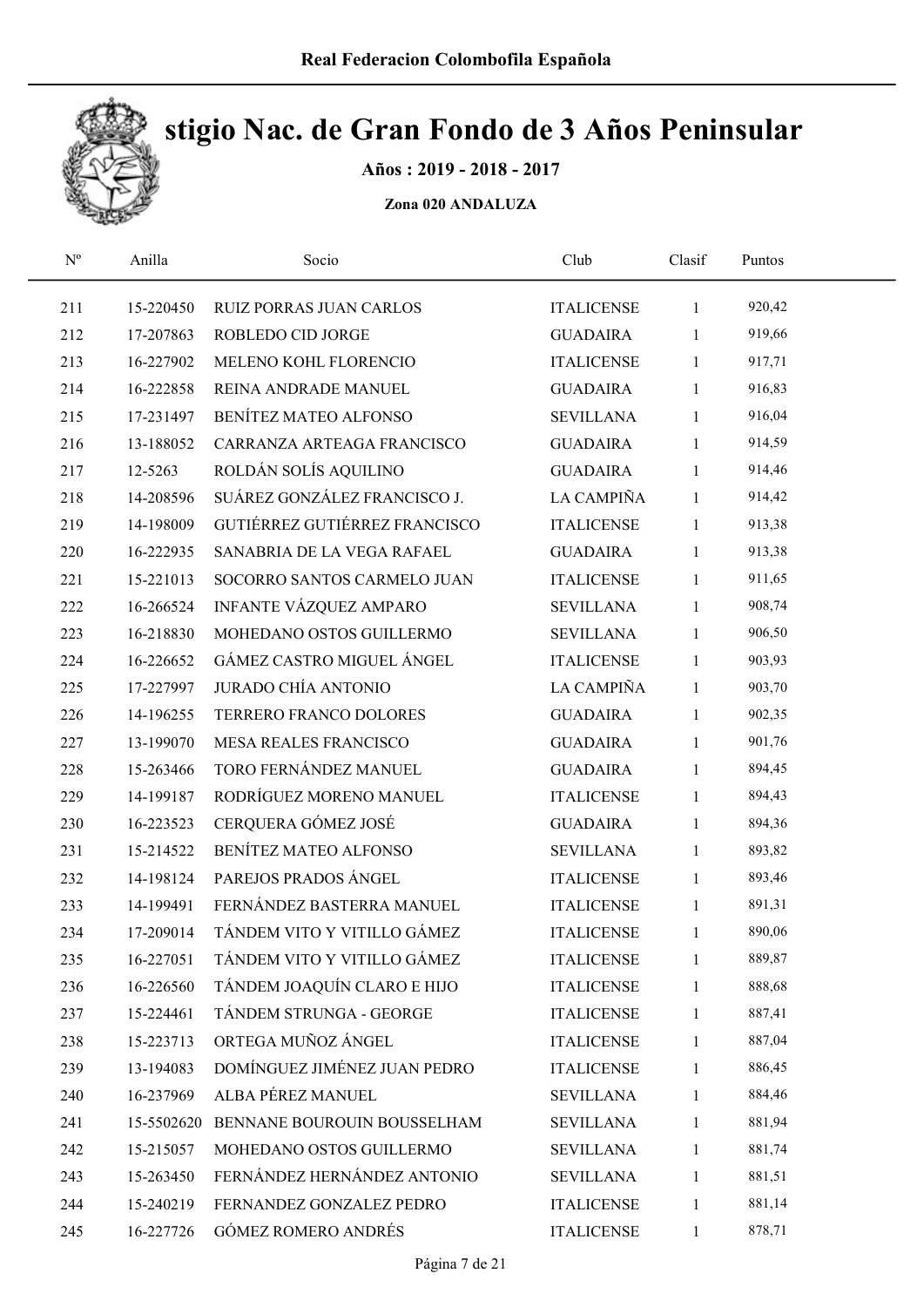

Años : 2019 - 2018 - 2017

| $\mathbf{N}^{\text{o}}$ | Anilla    | Socio                          | Club              | Clasif       | Puntos |  |
|-------------------------|-----------|--------------------------------|-------------------|--------------|--------|--|
| 246                     | 17-210829 | RODRÍGUEZ MORENO MANUEL        | <b>ITALICENSE</b> | $\mathbf{1}$ | 876,56 |  |
| 247                     | 15-216703 | REINA ANDRADE MANUEL           | <b>GUADAIRA</b>   | $\mathbf{1}$ | 875,72 |  |
| 248                     | 12-11113  | LÓPEZ ORTIZ MIGUEL             | <b>ITALICENSE</b> | $\mathbf{1}$ | 874,43 |  |
| 249                     | 16-222528 | LOPEZ RICO FCO. JAVIER         | <b>GUADAIRA</b>   | $\mathbf{1}$ | 873,06 |  |
| 250                     | 17-207470 | REINA ANDRADE MANUEL           | <b>GUADAIRA</b>   | $\mathbf{1}$ | 872,20 |  |
| 251                     | 16-226991 | RODRÍGUEZ UFANO JESÚS          | <b>ITALICENSE</b> | $\mathbf{1}$ | 871,11 |  |
| 252                     | 16-226995 | RODRÍGUEZ UFANO JESÚS          | <b>ITALICENSE</b> | $\mathbf{1}$ | 868,86 |  |
| 253                     | 16-227725 | <b>GÓMEZ ROMERO ANDRÉS</b>     | <b>ITALICENSE</b> | $\mathbf{1}$ | 867,97 |  |
| 254                     | 15-221033 | FUENTECILLA DE LOS SANTOS MANU | <b>ITALICENSE</b> | $\mathbf{1}$ | 866,38 |  |
| 255                     | 16-219399 | INFANTE MÁRQUEZ MIGUEL         | <b>SEVILLANA</b>  | $\mathbf{1}$ | 866,08 |  |
| 256                     | 16-218920 | TORO FERNÁNDEZ MANUEL          | <b>GUADAIRA</b>   | $\mathbf{1}$ | 863,67 |  |
| 257                     | 16-226549 | TÁNDEM JOAQUÍN CLARO E HIJO    | <b>ITALICENSE</b> | $\mathbf{1}$ | 862,25 |  |
| 258                     | 15-230403 | ROLDÁN SOLÍS AQUILINO          | <b>GUADAIRA</b>   | $\mathbf{1}$ | 860,98 |  |
| 259                     | 15-242912 | TORO FERNÁNDEZ MANUEL          | <b>GUADAIRA</b>   | $\mathbf{1}$ | 860,93 |  |
| 260                     | 15-220331 | TÁNDEM HNOS. DOMÍNGUEZ         | <b>ITALICENSE</b> | $\mathbf{1}$ | 860,47 |  |
| 261                     | 15-220842 | PAREJOS PRADOS ÁNGEL           | <b>ITALICENSE</b> | $\mathbf{1}$ | 858,07 |  |
| 262                     | 13-295061 | HIPONA ARAUJO RAFAEL           | <b>SEVILLANA</b>  | $\mathbf{1}$ | 851,93 |  |
| 263                     | 13-25688  | MOHEDANO OSTOS GUILLERMO       | <b>SEVILLANA</b>  | $\mathbf{1}$ | 847,16 |  |
| 264                     | 15-240286 | PALMA CIFUENTES FCO. MANUEL    | <b>ITALICENSE</b> | $\mathbf{1}$ | 846,46 |  |
| 265                     | 14-198953 | CUBILES RAMIRO JUAN A.         | <b>ITALICENSE</b> | $\mathbf{1}$ | 845,85 |  |
| 266                     | 16-210752 | FERNANDEZ GONZALEZ PEDRO       | <b>ITALICENSE</b> | $\mathbf{1}$ | 842,87 |  |
| 267                     | 16-222439 | ROBLEDO CID JORGE              | <b>GUADAIRA</b>   | $\mathbf{1}$ | 842,23 |  |
| 268                     | 16-227147 | LÓPEZ PELÍCANO JOSÉ MIGUEL     | <b>ITALICENSE</b> | $\mathbf{1}$ | 841,28 |  |
| 269                     | 15-220236 | TÁNDEM JOAQUÍN CLARO E HIJO    | <b>ITALICENSE</b> | $\mathbf{1}$ | 840,56 |  |
| 270                     | 15-220489 | RUIZ PORRAS JUAN CARLOS        | <b>ITALICENSE</b> | 1            | 839,41 |  |
| 271                     | 16-266537 | INFANTE MÁRQUEZ MIGUEL         | <b>SEVILLANA</b>  | 1            | 839,05 |  |
| 272                     | 16-210800 | FERNANDEZ GONZALEZ PEDRO       | <b>ITALICENSE</b> | 1            | 838,59 |  |
| 273                     | 16-226298 | PAREJOS PRADOS ÁNGEL           | <b>ITALICENSE</b> | $\mathbf{1}$ | 838,29 |  |
| 274                     | 13-194305 | FERNÁNDEZ BASTERRA MANUEL      | <b>ITALICENSE</b> | $\mathbf{1}$ | 837,40 |  |
| 275                     | 17-263662 | PÉREZ JURADO JESÚS             | <b>ITALICENSE</b> | $\mathbf{1}$ | 835,26 |  |
| 276                     | 16-266557 | INFANTE MÁRQUEZ MIGUEL         | <b>SEVILLANA</b>  | 1            | 830,98 |  |
| 277                     | 16-226983 | RODRÍGUEZ UFANO JESÚS          | <b>ITALICENSE</b> | 1            | 829,54 |  |
| 278                     | 13-194245 | LÓPEZ PELÍCANO JOSÉ MIGUEL     | <b>ITALICENSE</b> | 1            | 829,15 |  |
| 279                     | 17-255182 | PÉREZ JURADO JESÚS             | <b>ITALICENSE</b> | 1            | 828,26 |  |
| 280                     | 18-189105 | LERDO TEJADA PÉREZ DE AYALA M. | <b>ITALICENSE</b> | $\mathbf{1}$ | 827,53 |  |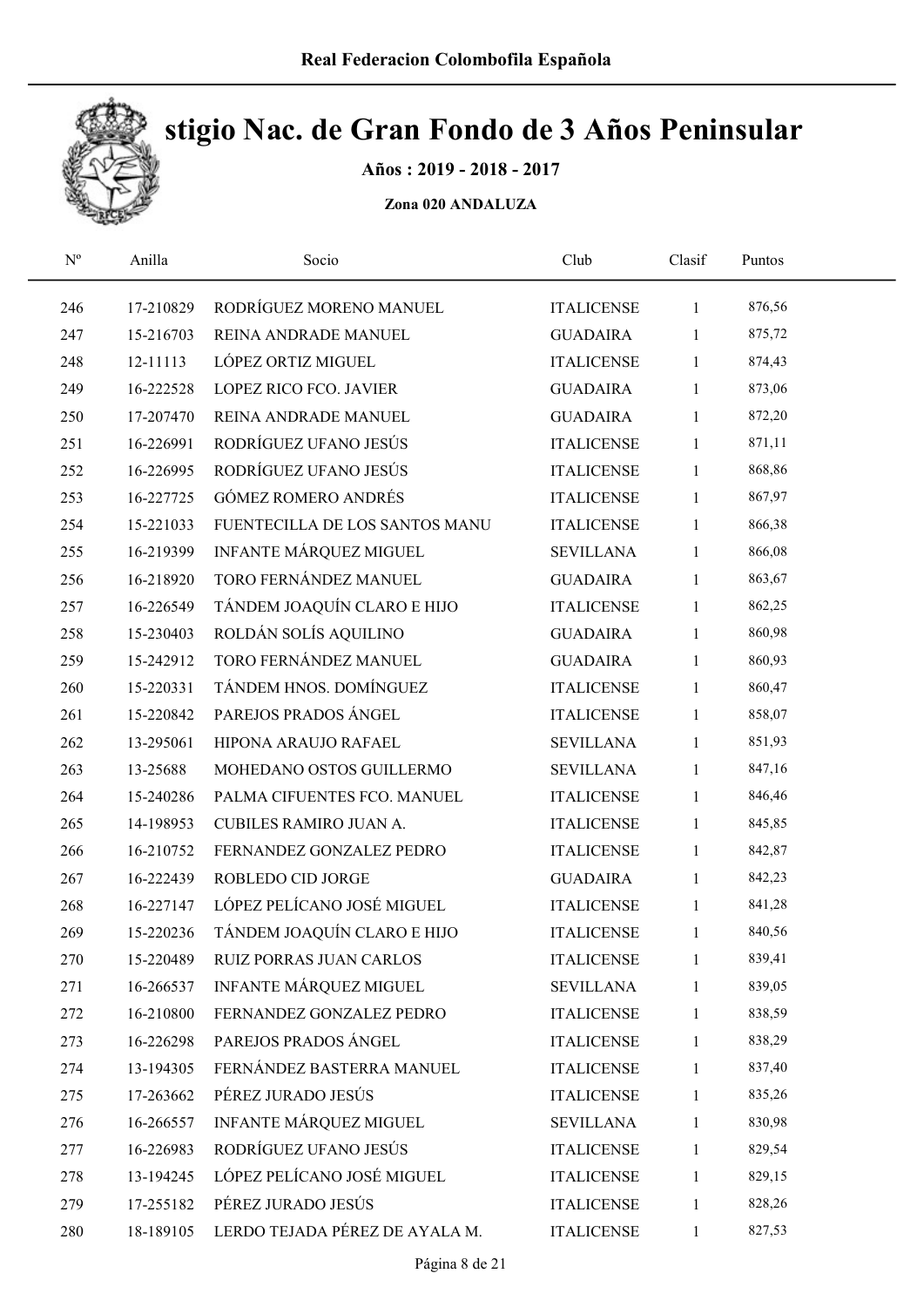

Años : 2019 - 2018 - 2017

| $\mathbf{N}^{\text{o}}$ | Anilla     | Socio                           | Club              | Clasif       | Puntos |  |
|-------------------------|------------|---------------------------------|-------------------|--------------|--------|--|
| 281                     | 17-232192  | FERNÁNDEZ HERNÁNDEZ ANTONIO     | <b>SEVILLANA</b>  | $\mathbf{1}$ | 826,75 |  |
| 282                     | 14-197510  | CERQUERA GÓMEZ JOSÉ             | <b>GUADAIRA</b>   | 1            | 826,66 |  |
| 283                     | 12-9760    | TÁNDEM VITO Y VITILLO GÁMEZ     | <b>ITALICENSE</b> | $\mathbf{1}$ | 825,77 |  |
| 284                     | 17-231480  | <b>GONZALEZ RECACHA NATALIA</b> | <b>SEVILLANA</b>  | 1            | 825,55 |  |
| 285                     | 15-240082  | JAMARDO SÁNCHEZ MANUEL          | CORIANO           | $\mathbf{1}$ | 824,89 |  |
| 286                     | 15-220577  | ARENAS GUTIÉRREZ MIGUEL         | <b>ITALICENSE</b> | $\mathbf{1}$ | 823,48 |  |
| 287                     | 15-221456  | LÓPEZ ORTIZ MIGUEL              | <b>ITALICENSE</b> | $\mathbf{1}$ | 822,84 |  |
| 288                     | 16-226973  | RODRÍGUEZ UFANO JESÚS           | <b>ITALICENSE</b> | $\mathbf{1}$ | 822,59 |  |
| 289                     | 14-214372  | FERNÁNDEZ CALVO CARLOS          | <b>ITALICENSE</b> | $\mathbf{1}$ | 822,56 |  |
| 290                     | 16-222457  | ROBLEDO CID JORGE               | <b>GUADAIRA</b>   | $\mathbf{1}$ | 820,81 |  |
| 291                     | 15-220588  | VELÁZQUEZ VEGA MANUEL           | <b>ITALICENSE</b> | $\mathbf{1}$ | 820,46 |  |
| 292                     | 14-197838  | CLARO CONTRERAS FRANCISCO J.    | <b>ITALICENSE</b> | $\mathbf{1}$ | 818,75 |  |
| 293                     | 16-225812  | TÁNDEM HNOS. DOMÍNGUEZ          | <b>ITALICENSE</b> | $\mathbf{1}$ | 818,74 |  |
| 294                     | 17-209542  | RUIZ GARCÍA MANUEL              | <b>ITALICENSE</b> | $\mathbf{1}$ | 817,01 |  |
| 295                     | 13-193450  | FUENTECILLA DE LOS SANTOS MANU  | <b>ITALICENSE</b> | 1            | 813,89 |  |
| 296                     | 16-219880  | INFANTE VÁZQUEZ AMPARO          | <b>SEVILLANA</b>  | $\mathbf{1}$ | 813,70 |  |
| 297                     | 16-202514  | INFANTE VÁZQUEZ AMPARO          | <b>SEVILLANA</b>  | 1            | 811,50 |  |
| 298                     | 17-209163  | FERNÁNDEZ HIDALGO JOSÉ C.       | <b>GUADAIRA</b>   | $\mathbf{1}$ | 811,10 |  |
| 299                     | 16-218306  | GONZÁLEZ BENÍTEZ FERNANDO       | <b>SEVILLANA</b>  | 1            | 810,55 |  |
| 300                     | 17-204510  | FERNANDEZ GONZALEZ PEDRO        | <b>ITALICENSE</b> | $\mathbf{1}$ | 808,96 |  |
| 301                     | 15-215516  | RODRÍGUEZ HERNÁNDEZ JUAN        | <b>SEVILLANA</b>  | $\mathbf{1}$ | 807,07 |  |
| 302                     | 17-258601  | PÉREZ JURADO JESÚS              | <b>ITALICENSE</b> | $\mathbf{1}$ | 806,89 |  |
| 303                     | 15-220213  | TÁNDEM JOAQUÍN CLARO E HIJO     | <b>ITALICENSE</b> | $\mathbf{1}$ | 805,11 |  |
| 304                     | 13-188551  | ROLDÁN SOLÍS AQUILINO           | <b>GUADAIRA</b>   | $\mathbf{1}$ | 804,23 |  |
| 305                     | 15-239849  | VICARIO BORREGO DIEGO           | <b>ITALICENSE</b> | 1            | 804,19 |  |
| 306                     | 17-210740  | FERNÁNDEZ BASTERRA MANUEL       | <b>ITALICENSE</b> | $\mathbf{1}$ | 803,24 |  |
| 307                     | 17-231698  | <b>INFANTE VÁZQUEZ AMPARO</b>   | <b>SEVILLANA</b>  | 1            | 801,17 |  |
| 308                     | 16-210803  | PALMA CIFUENTES FCO. MANUEL     | <b>ITALICENSE</b> | 1            | 799,18 |  |
| 309                     | 16-219694  | ZAPATA GONZÁLEZ DAVID           | <b>SEVILLANA</b>  | 1            | 799,04 |  |
| 310                     | 15-216059  | TORO FERNÁNDEZ MANUEL           | <b>GUADAIRA</b>   | 1            | 798,64 |  |
| 311                     | 14-198663  | RODRÍGUEZ MORENO MANUEL         | <b>ITALICENSE</b> | 1            | 796,32 |  |
| 312                     | 14-4391136 | TERRERO FRANCO DOLORES          | <b>GUADAIRA</b>   | 1            | 796,03 |  |
| 313                     | 15-223761  | CUBILES RAMIRO JUAN A.          | <b>ITALICENSE</b> | $\mathbf{1}$ | 794,50 |  |
| 314                     | 13-199403  | FERNÁNDEZ CALVO CARLOS          | <b>ITALICENSE</b> | 1            | 793,08 |  |
| 315                     | 15-230396  | CARRANZA ARTEAGA FRANCISCO      | <b>GUADAIRA</b>   | $\mathbf{1}$ | 791,06 |  |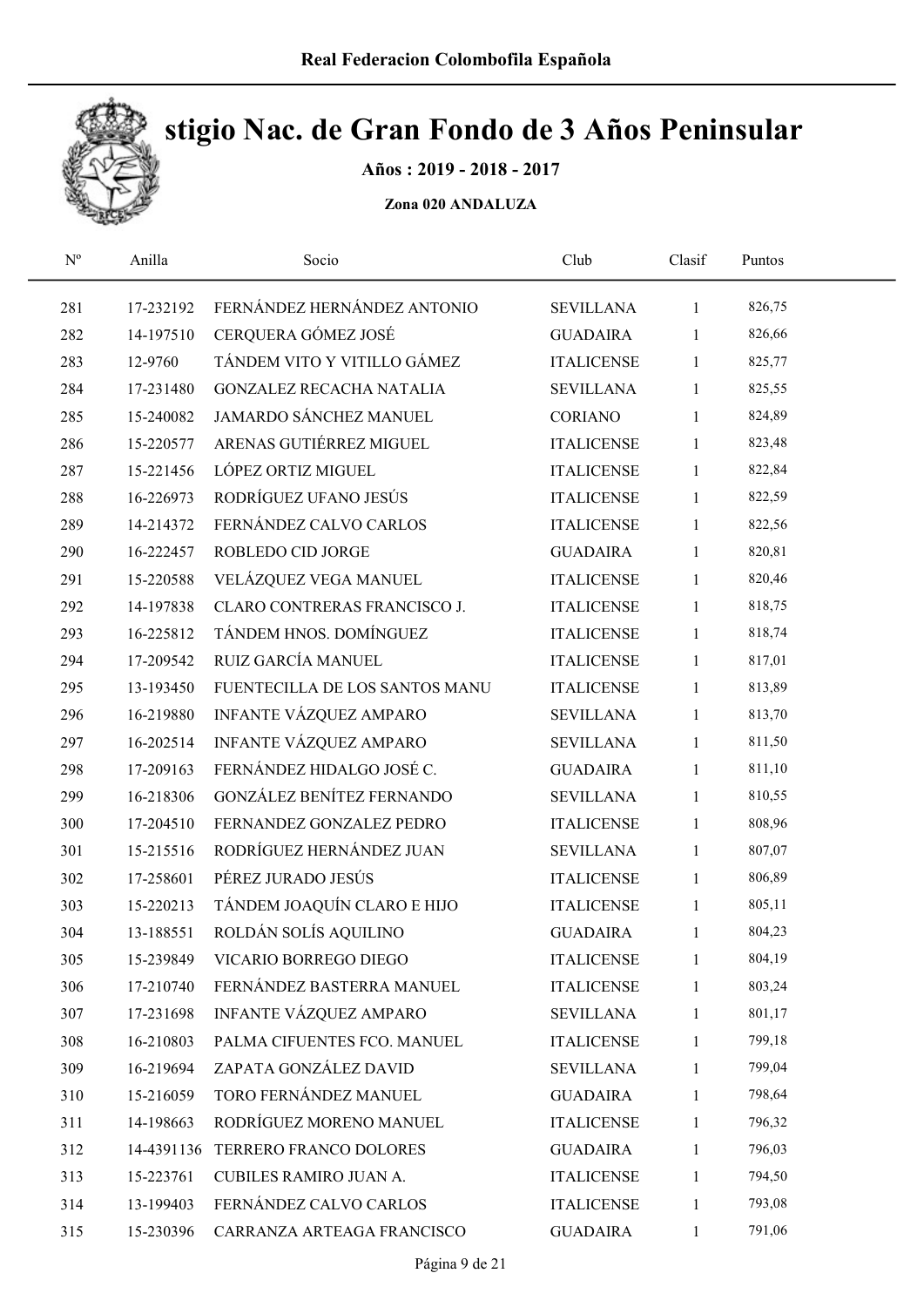

Años : 2019 - 2018 - 2017

| $\mathbf{N}^{\text{o}}$ | Anilla    | Socio                          | Club              | Clasif       | Puntos |  |
|-------------------------|-----------|--------------------------------|-------------------|--------------|--------|--|
| 316                     | 17-204417 | PALMA CIFUENTES FCO. MANUEL    | <b>ITALICENSE</b> | 1            | 790,74 |  |
| 317                     | 14-198159 | FUENTECILLA DE LOS SANTOS MANU | <b>ITALICENSE</b> | $\mathbf{1}$ | 790,25 |  |
| 318                     | 15-238772 | MESA REALES FRANCISCO          | <b>GUADAIRA</b>   | 1            | 788,89 |  |
| 319                     | 15-221447 | LÓPEZ ORTIZ MIGUEL             | <b>ITALICENSE</b> | $\mathbf{1}$ | 788,64 |  |
| 320                     | 13-194254 | LÓPEZ PELÍCANO JOSÉ MIGUEL     | <b>ITALICENSE</b> | 1            | 788,16 |  |
| 321                     | 16-227428 | TÁNDEM LÓPEZ COLLANTES E HIJO  | <b>ITALICENSE</b> | 1            | 788,03 |  |
| 322                     | 16-244945 | FERNÁNDEZ HIDALGO JOSÉ C.      | <b>GUADAIRA</b>   | 1            | 786,74 |  |
| 323                     | 15-211331 | TÁNDEM JOAQUÍN CLARO E HIJO    | <b>ITALICENSE</b> | $\mathbf{1}$ | 786,06 |  |
| 324                     | 16-226622 | LÓPEZ PELÍCANO JOSÉ MIGUEL     | <b>ITALICENSE</b> | 1            | 785,88 |  |
| 325                     | 15-221467 | RODRÍGUEZ CAMPANO JOSÉ A.      | <b>ITALICENSE</b> | 1            | 785,44 |  |
| 326                     | 16-227432 | TÁNDEM LÓPEZ COLLANTES E HIJO  | <b>ITALICENSE</b> | 1            | 782,16 |  |
| 327                     | 16-219241 | PEÑA CORDERO JONATHAN          | <b>SEVILLANA</b>  | 1            | 780,83 |  |
| 328                     | 17-232361 | GONZÁLEZ ORTIZ JOSÉ A.         | <b>SEVILLANA</b>  | 1            | 780,11 |  |
| 329                     | 15-221493 | RODRÍGUEZ CAMPANO JOSÉ A.      | <b>ITALICENSE</b> | $\mathbf{1}$ | 775,55 |  |
| 330                     | 13-195606 | TÁNDEM VITO Y VITILLO GÁMEZ    | <b>ITALICENSE</b> | $\mathbf{1}$ | 774,61 |  |
| 331                     | 17-231429 | BENÍTEZ MATEO ALFONSO          | <b>SEVILLANA</b>  | $\mathbf{1}$ | 773,64 |  |
| 332                     | 17-255158 | MARINA FRANCO IVÁN             | <b>ITALICENSE</b> | 1            | 773,53 |  |
| 333                     | 15-216744 | REINA ANDRADE MANUEL           | <b>GUADAIRA</b>   | 1            | 772,39 |  |
| 334                     | 16-219049 | GONZÁLEZ BENÍTEZ FERNANDO      | <b>SEVILLANA</b>  | $\mathbf{1}$ | 771,55 |  |
| 335                     | 14-196201 | ROLDÁN SOLÍS AQUILINO          | <b>GUADAIRA</b>   | $\mathbf{1}$ | 770,66 |  |
| 336                     | 15-238925 | MANCERA GONZÁLEZ JOSÉ M.       | <b>GUADAIRA</b>   | $\mathbf{1}$ | 769,87 |  |
| 337                     | 15-240029 | FERNÁNDEZ CALVO CARLOS         | <b>ITALICENSE</b> | $\mathbf{1}$ | 769,38 |  |
| 338                     | 17-232233 | MOHEDANO OSTOS GUILLERMO       | <b>SEVILLANA</b>  | 1            | 768,44 |  |
| 339                     | 14-200102 | TÁNDEM VITO Y VITILLO GÁMEZ    | <b>ITALICENSE</b> | $\mathbf{1}$ | 767,90 |  |
| 340                     | 16-222450 | ROBLEDO CID JORGE              | <b>GUADAIRA</b>   | 1            | 767,87 |  |
| 341                     | 16-219314 | INFANTE VÁZQUEZ AMPARO         | <b>SEVILLANA</b>  | 1            | 766,66 |  |
| 342                     | 15-216340 | ALBA PÉREZ MANUEL              | <b>SEVILLANA</b>  | 1            | 764,56 |  |
| 343                     | 15-215471 | BENNANE BOUROUIN BOUSSELHAM    | <b>SEVILLANA</b>  | 1            | 762,90 |  |
| 344                     | 17-208903 | LERDO TEJADA PÉREZ DE AYALA M. | <b>ITALICENSE</b> | 1            | 761,61 |  |
| 345                     | 14-197960 | LERDO TEJADA PÉREZ DE AYALA M. | <b>ITALICENSE</b> | 1            | 756,15 |  |
| 346                     | 15-221014 | SOCORRO SANTOS CARMELO JUAN    | <b>ITALICENSE</b> | 1            | 754,91 |  |
| 347                     | 17-231131 | FERNÁNDEZ HERNÁNDEZ ANTONIO    | <b>SEVILLANA</b>  | 1            | 754,03 |  |
| 348                     | 17-216182 | <b>JURADO CHÍA ANTONIO</b>     | LA CAMPIÑA        | 1            | 751,98 |  |
| 349                     | 16-227348 | RUIZ PORRAS JUAN CARLOS        | <b>ITALICENSE</b> | $\mathbf{1}$ | 751,36 |  |
| 350                     | 92-171083 | RODRÍGUEZ MORENO MANUEL        | <b>ITALICENSE</b> | $\mathbf{1}$ | 751,22 |  |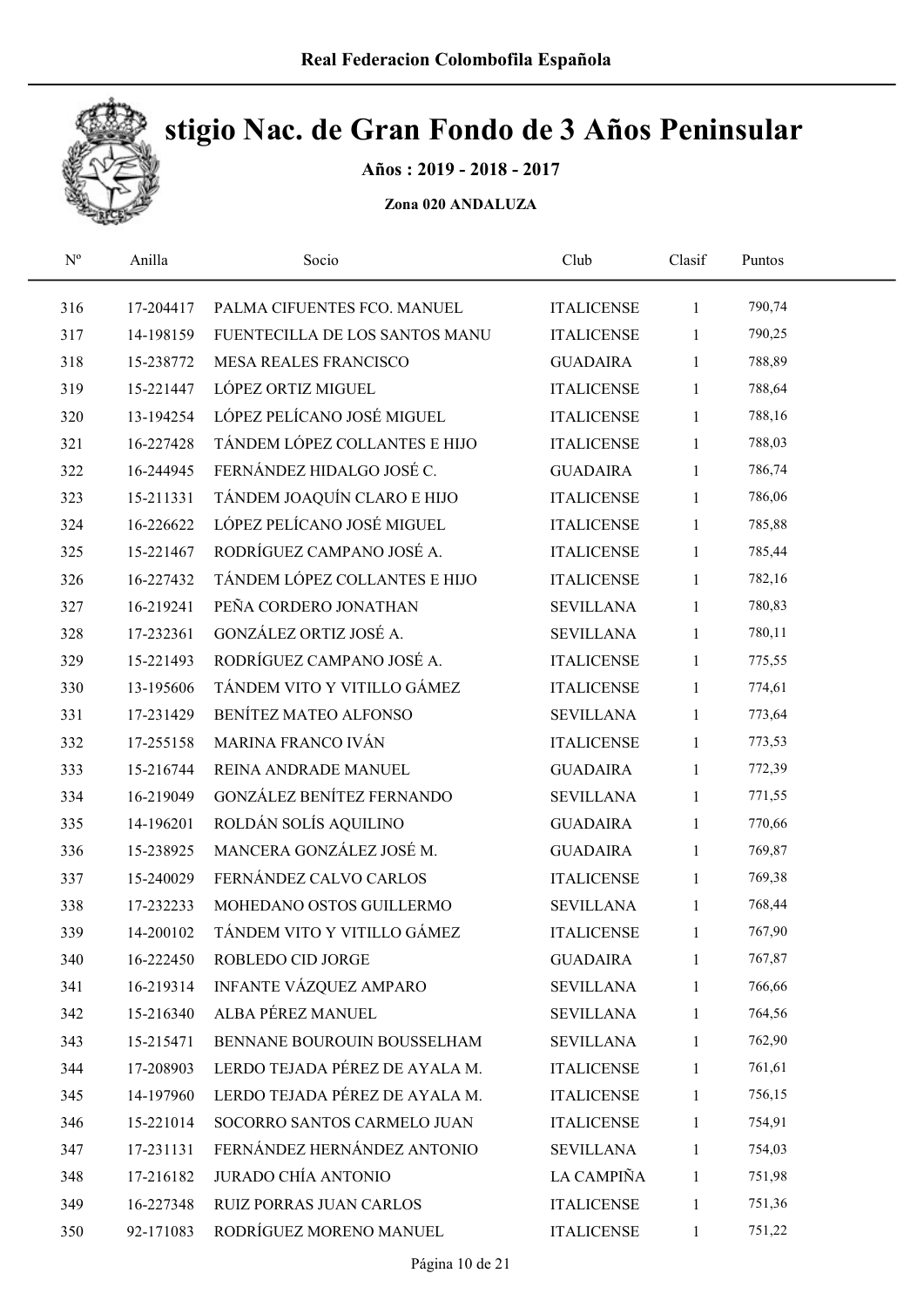

Años : 2019 - 2018 - 2017

| $\mathbf{N}^{\text{o}}$ | Anilla    | Socio                          | Club              | Clasif       | Puntos |  |
|-------------------------|-----------|--------------------------------|-------------------|--------------|--------|--|
| 351                     | 15-224307 | TÁNDEM HNOS. DOMÍNGUEZ         | <b>ITALICENSE</b> | $\mathbf{1}$ | 749,36 |  |
| 352                     | 15-223664 | <b>GÓMEZ ROMERO ANDRÉS</b>     | <b>ITALICENSE</b> | 1            | 748,00 |  |
| 353                     | 14-200002 | TÁNDEM VITO Y VITILLO GÁMEZ    | <b>ITALICENSE</b> | 1            | 746,65 |  |
| 354                     | 18-170723 | TÁNDEM STRUNGA - GEORGE        | <b>ITALICENSE</b> | $\mathbf{1}$ | 745,91 |  |
| 355                     | 17-255635 | PEÑA CORDERO JONATHAN          | <b>SEVILLANA</b>  | $\mathbf{1}$ | 740,79 |  |
| 356                     | 14-208694 | REINA ANDRADE MANUEL           | <b>GUADAIRA</b>   | 1            | 739,46 |  |
| 357                     | 15-224179 | LÓPEZ ORTIZ MIGUEL             | <b>ITALICENSE</b> | $\mathbf{1}$ | 738,27 |  |
| 358                     | 15-230348 | CARRANZA ARTEAGA FRANCISCO     | <b>GUADAIRA</b>   | 1            | 735,55 |  |
| 359                     | 13-199340 | FERNANDEZ GONZALEZ PEDRO       | <b>ITALICENSE</b> | $\mathbf{1}$ | 734,05 |  |
| 360                     | 14-311845 | PEÑA CORDERO JONATHAN          | <b>SEVILLANA</b>  | $\mathbf{1}$ | 733,69 |  |
| 361                     | 14-198011 | GUTIÉRREZ GUTIÉRREZ FRANCISCO  | <b>ITALICENSE</b> | $\mathbf{1}$ | 731,02 |  |
| 362                     | 15-221310 | RODRÍGUEZ UFANO JESÚS          | <b>ITALICENSE</b> | 1            | 730,80 |  |
| 363                     | 15-627136 | VICARIO BORREGO DIEGO          | <b>ITALICENSE</b> | 1            | 730,30 |  |
| 364                     | 17-209369 | ORTEGA MUÑOZ ÁNGEL             | <b>ITALICENSE</b> | 1            | 727,03 |  |
| 365                     | 15-223666 | GÓMEZ ROMERO ANDRÉS            | <b>ITALICENSE</b> | 1            | 726,09 |  |
| 366                     | 16-225807 | TÁNDEM HNOS. DOMÍNGUEZ         | <b>ITALICENSE</b> | 1            | 725,73 |  |
| 367                     | 17-209419 | RODRÍGUEZ UFANO JESÚS          | <b>ITALICENSE</b> | $\mathbf{1}$ | 724,84 |  |
| 368                     | 15-221359 | RODRÍGUEZ UFANO JESÚS          | <b>ITALICENSE</b> | $\mathbf{1}$ | 724,71 |  |
| 369                     | 15-240065 | JAMARDO SÁNCHEZ MANUEL         | CORIANO           | 1            | 724,35 |  |
| 370                     | 13-199061 | <b>MESA REALES FRANCISCO</b>   | <b>GUADAIRA</b>   | 1            | 720,22 |  |
| 371                     | 12-9605   | TÁNDEM LÓPEZ COLLANTES E HIJO  | <b>ITALICENSE</b> | $\mathbf{1}$ | 718,93 |  |
| 372                     | 16-226289 | PAREJOS PRADOS ÁNGEL           | <b>ITALICENSE</b> | $\mathbf{1}$ | 717,89 |  |
| 373                     | 14-196334 | MANCERA GONZÁLEZ JOSÉ M.       | <b>GUADAIRA</b>   | $\mathbf{1}$ | 717,71 |  |
| 374                     | 15-220843 | PAREJOS PRADOS ÁNGEL           | <b>ITALICENSE</b> | 1            | 716,72 |  |
| 375                     | 14-198819 | CLARO CONTRERAS FRANCISCO J.   | <b>ITALICENSE</b> | 1            | 713,62 |  |
| 376                     | 17-255607 | PEÑA CORDERO JONATHAN          | <b>SEVILLANA</b>  | 1            | 712,98 |  |
| 377                     | 15-224279 | FUENTECILLA DE LOS SANTOS MANU | <b>ITALICENSE</b> | 1            | 707,36 |  |
| 378                     | 15-230458 | ROLDÁN SOLÍS AQUILINO          | <b>GUADAIRA</b>   | 1            | 706,25 |  |
| 379                     | 15-215859 | INFANTE MÁRQUEZ MIGUEL         | <b>SEVILLANA</b>  | 1            | 702,92 |  |
| 380                     | 16-217990 | TÁNDEM HNOS. INFANTE           | <b>SEVILLANA</b>  | $\mathbf{1}$ | 699,74 |  |
| 381                     | 15-220854 | PAREJOS PRADOS ÁNGEL           | <b>ITALICENSE</b> | 1            | 699,42 |  |
| 382                     | 16-262409 | MANCERA GONZÁLEZ JOSÉ M.       | <b>GUADAIRA</b>   | 1            | 698,62 |  |
| 383                     | 17-210089 | GUTIÉRREZ GUTIÉRREZ FRANCISCO  | <b>ITALICENSE</b> | 1            | 695,69 |  |
| 384                     | 11-18221  | FERNANDEZ GONZALEZ PEDRO       | <b>ITALICENSE</b> | 1            | 695,64 |  |
| 385                     | 17-231595 | CAMBIL RODRÍGUEZ FRANCISCO     | <b>SEVILLANA</b>  | $\mathbf{1}$ | 693,07 |  |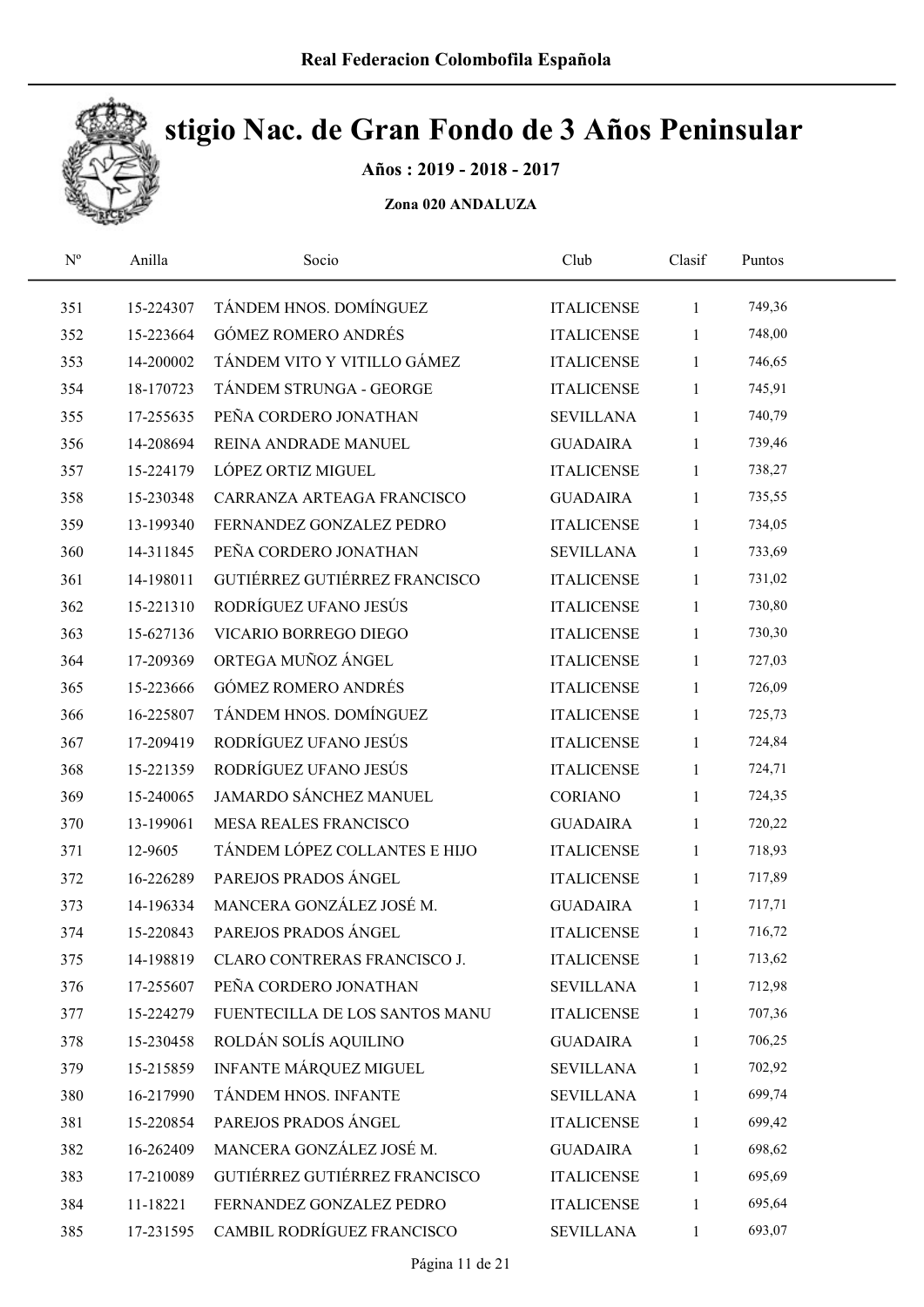

Años : 2019 - 2018 - 2017

| $\mathbf{N}^{\text{o}}$ | Anilla     | Socio                          | Club              | Clasif       | Puntos |  |
|-------------------------|------------|--------------------------------|-------------------|--------------|--------|--|
| 386                     | 16-227891  | TÁNDEM JOAQUÍN CLARO E HIJO    | <b>ITALICENSE</b> | $\mathbf{1}$ | 689,90 |  |
| 387                     | 14-213726  | BENÍTEZ MATEO ALFONSO          | <b>SEVILLANA</b>  | 1            | 689,55 |  |
| 388                     | 14-197884  | TÁNDEM LÓPEZ COLLANTES E HIJO  | <b>ITALICENSE</b> | 1            | 688,97 |  |
| 389                     | 15-5008322 | BENNANE BOUROUIN BOUSSELHAM    | <b>SEVILLANA</b>  | 1            | 688,97 |  |
| 390                     | 15-214677  | TORO FERNÁNDEZ MANUEL          | <b>GUADAIRA</b>   | $\mathbf{1}$ | 688,46 |  |
| 391                     | 16-226071  | RUIZ GARCÍA MANUEL             | <b>ITALICENSE</b> | 1            | 683,44 |  |
| 392                     | 17-210841  | TÁNDEM LÓPEZ COLLANTES E HIJO  | <b>ITALICENSE</b> | $\mathbf{1}$ | 681,63 |  |
| 393                     | 15-223726  | DOMÍNGUEZ JIMÉNEZ JUAN PEDRO   | <b>ITALICENSE</b> | $\mathbf{1}$ | 681,05 |  |
| 394                     | 15-220564  | FERNÁNDEZ BASTERRA MANUEL      | <b>ITALICENSE</b> | 1            | 680,76 |  |
| 395                     | 16-227606  | GÁMEZ CASTRO MIGUEL ÁNGEL      | <b>ITALICENSE</b> | $\mathbf{1}$ | 678,61 |  |
| 396                     | 15-220994  | SOCORRO SANTOS CARMELO JUAN    | <b>ITALICENSE</b> | 1            | 675,39 |  |
| 397                     | 18-189118  | LERDO TEJADA PÉREZ DE AYALA M. | <b>ITALICENSE</b> | 1            | 674,91 |  |
| 398                     | 12-9800    | TÁNDEM VITO Y VITILLO GÁMEZ    | <b>ITALICENSE</b> | 1            | 674,55 |  |
| 399                     | 14-199019  | LÓPEZ PELÍCANO JOSÉ MIGUEL     | <b>ITALICENSE</b> | $\mathbf{1}$ | 674,26 |  |
| 400                     | 15-223430  | DE LA RIOJA PEÑARANDA FCO. M.  | <b>GUADAIRA</b>   | 1            | 673,44 |  |
| 401                     | 16-210746  | FERNANDEZ GONZALEZ PEDRO       | <b>ITALICENSE</b> | 1            | 672,30 |  |
| 402                     | 17-209558  | RUIZ GARCÍA MANUEL             | <b>ITALICENSE</b> | $\mathbf{1}$ | 670,49 |  |
| 403                     | 14-351629  | SANABRIA DE LA VEGA RAFAEL     | <b>GUADAIRA</b>   | $\mathbf{1}$ | 668,00 |  |
| 404                     | 15-220635  | DOMÍNGUEZ JIMÉNEZ JUAN PEDRO   | <b>ITALICENSE</b> | $\mathbf{1}$ | 667,21 |  |
| 405                     | 16-218554  | MÚJICA RODRÍGUEZ JOSÉ FCO.     | <b>SEVILLANA</b>  | $\mathbf{1}$ | 667,19 |  |
| 406                     | 16-219105  | ÁVILA ARREBOLA MANUEL          | <b>SEVILLANA</b>  | $\mathbf{1}$ | 664,47 |  |
| 407                     | 17-232430  | FERNÁNDEZ HIDALGO JOSÉ C.      | <b>GUADAIRA</b>   | $\mathbf{1}$ | 663,29 |  |
| 408                     | 16-218715  | BENNANE BOUROUIN BOUSSELHAM    | <b>SEVILLANA</b>  | $\mathbf{1}$ | 660,96 |  |
| 409                     | 17-204454  | FERNÁNDEZ CALVO CARLOS         | <b>ITALICENSE</b> | 1            | 660,96 |  |
| 410                     | 17-232498  | FERNÁNDEZ HIDALGO JOSÉ C.      | <b>GUADAIRA</b>   | 1            | 658,31 |  |
| 411                     | 17-231269  | RODRÍGUEZ HERNÁNDEZ JUAN       | <b>SEVILLANA</b>  | 1            | 657,84 |  |
| 412                     | 17-215436  | CASADO VEGA JUAN MANUEL        | LA CAMPIÑA        | 1            | 657,46 |  |
| 413                     | 13-193495  | FUENTECILLA DE LOS SANTOS MANU | <b>ITALICENSE</b> | 1            | 656,95 |  |
| 414                     | 14-214550  | PALMA CIFUENTES FCO. MANUEL    | <b>ITALICENSE</b> | 1            | 656,44 |  |
| 415                     | 14-214671  | PALMA CIFUENTES FCO. MANUEL    | <b>ITALICENSE</b> | $\mathbf{1}$ | 656,37 |  |
| 416                     | 16-225764  | CLARO CONTRERAS FRANCISCO J.   | <b>ITALICENSE</b> | $\mathbf{1}$ | 655,52 |  |
| 417                     | 14-198128  | PAREJOS PRADOS ÁNGEL           | <b>ITALICENSE</b> | 1            | 655,01 |  |
| 418                     | 17-255332  | MARINA FRANCO IVÁN             | <b>ITALICENSE</b> | 1            | 653,99 |  |
| 419                     | 14-197822  | CLARO CONTRERAS FRANCISCO J.   | <b>ITALICENSE</b> | $\mathbf{1}$ | 651,58 |  |
| 420                     | 16-218185  | HIPONA ARAUJO RAFAEL           | <b>SEVILLANA</b>  | $\mathbf{1}$ | 650,97 |  |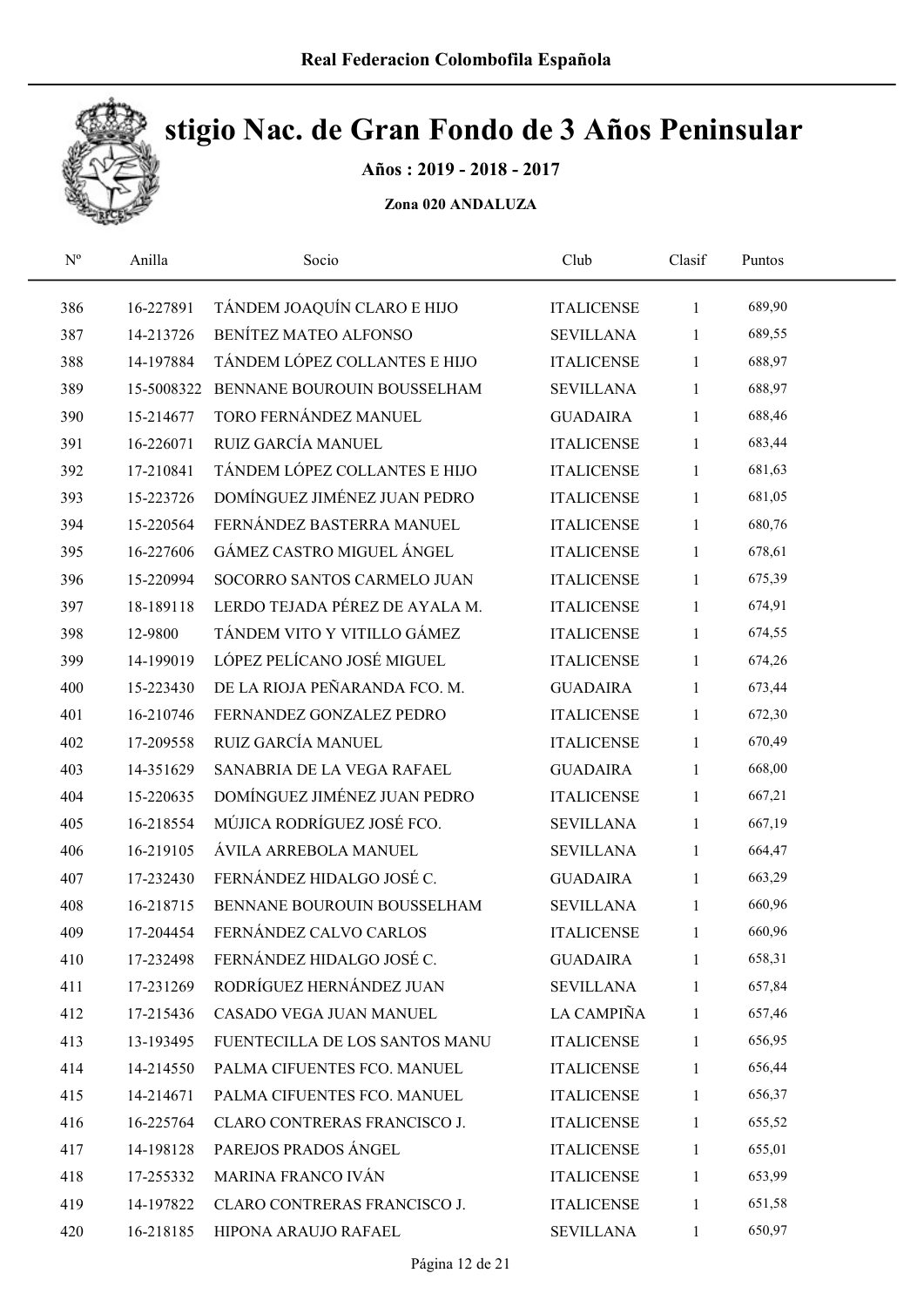

Años : 2019 - 2018 - 2017

| $\mathbf{N}^{\text{o}}$ | Anilla    | Socio                           | Club              | Clasif       | Puntos |  |
|-------------------------|-----------|---------------------------------|-------------------|--------------|--------|--|
| 421                     | 15-214741 | ÁVILA ARREBOLA MANUEL           | <b>SEVILLANA</b>  | $\mathbf{1}$ | 649,40 |  |
| 422                     | 14-182571 | ÁVILA ARREBOLA MANUEL           | <b>SEVILLANA</b>  | 1            | 647,59 |  |
| 423                     | 14-182594 | ALBA PÉREZ MANUEL               | <b>SEVILLANA</b>  | $\mathbf{1}$ | 646,74 |  |
| 424                     | 15-221020 | FUENTECILLA DE LOS SANTOS MANU  | <b>ITALICENSE</b> | $\mathbf{1}$ | 646,14 |  |
| 425                     | 16-219318 | INFANTE VÁZQUEZ AMPARO          | <b>SEVILLANA</b>  | $\mathbf{1}$ | 646,08 |  |
| 426                     | 15-238974 | <b>GARCÍA GARRIDO JOSÉ LUIS</b> | <b>GUADAIRA</b>   | $\mathbf{1}$ | 644,92 |  |
| 427                     | 15-238875 | MANCERA GONZÁLEZ JOSÉ M.        | <b>GUADAIRA</b>   | $\mathbf{1}$ | 644,54 |  |
| 428                     | 15-240384 | JAMARDO SÁNCHEZ MANUEL          | <b>CORIANO</b>    | $\mathbf{1}$ | 644,43 |  |
| 429                     | 15-223932 | TÁNDEM STRUNGA - GEORGE         | <b>ITALICENSE</b> | $\mathbf{1}$ | 643,39 |  |
| 430                     | 15-220597 | FERNÁNDEZ BASTERRA MANUEL       | <b>ITALICENSE</b> | $\mathbf{1}$ | 641,88 |  |
| 431                     | 15-215849 | INFANTE MÁRQUEZ MIGUEL          | <b>SEVILLANA</b>  | $\mathbf{1}$ | 639,92 |  |
| 432                     | 16-218818 | MOHEDANO OSTOS GUILLERMO        | <b>SEVILLANA</b>  | $\mathbf{1}$ | 639,72 |  |
| 433                     | 15-224216 | TÁNDEM JOAQUÍN CLARO E HIJO     | <b>ITALICENSE</b> | $\mathbf{1}$ | 639,67 |  |
| 434                     | 14-196988 | DE LA RIOJA PEÑARANDA FCO. M.   | <b>GUADAIRA</b>   | $\mathbf{1}$ | 638,49 |  |
| 435                     | 17-207911 | ROBLEDO CID JORGE               | <b>GUADAIRA</b>   | 1            | 637,18 |  |
| 436                     | 14-207419 | MOHEDANO OSTOS GUILLERMO        | <b>SEVILLANA</b>  | $\mathbf{1}$ | 636,95 |  |
| 437                     | 17-209908 | TÁNDEM HNOS. DOMÍNGUEZ          | <b>ITALICENSE</b> | $\mathbf{1}$ | 636,43 |  |
| 438                     | 15-240458 | MANCERA GONZÁLEZ JOSÉ M.        | <b>GUADAIRA</b>   | $\mathbf{1}$ | 633,80 |  |
| 439                     | 16-227699 | MELENO KOHL FLORENCIO           | <b>ITALICENSE</b> | $\mathbf{1}$ | 633,66 |  |
| 440                     | 13-188539 | SANABRIA DE LA VEGA RAFAEL      | <b>GUADAIRA</b>   | $\mathbf{1}$ | 633,18 |  |
| 441                     | 15-220922 | DÁVALOS LOZANO JOSÉ             | <b>ITALICENSE</b> | $\mathbf{1}$ | 632,71 |  |
| 442                     | 17-209589 | TÁNDEM JOAQUÍN CLARO E HIJO     | <b>ITALICENSE</b> | $\mathbf{1}$ | 632,15 |  |
| 443                     | 17-207693 | IGLESIAS MURILLO JOSÉ MANUEL    | <b>GUADAIRA</b>   | $\mathbf{1}$ | 631,17 |  |
| 444                     | 17-210329 | DOMÍNGUEZ JIMÉNEZ JUAN PEDRO    | <b>ITALICENSE</b> | 1            | 630,85 |  |
| 445                     | 15-215834 | INFANTE VÁZQUEZ AMPARO          | <b>SEVILLANA</b>  | 1            | 629,62 |  |
| 446                     | 16-222351 | PÉREZ NIETO JACOB               | <b>GUADAIRA</b>   | 1            | 629,55 |  |
| 447                     | 14-311819 | PEÑA CORDERO JONATHAN           | <b>SEVILLANA</b>  | 1            | 628,64 |  |
| 448                     | 15-221441 | LÓPEZ PELÍCANO JOSÉ MIGUEL      | <b>ITALICENSE</b> | 1            | 627,21 |  |
| 449                     | 16-223691 | DE LA RIOJA PEÑARANDA FCO. M.   | <b>GUADAIRA</b>   | 1            | 625,43 |  |
| 450                     | 15-239969 | ROBLEDO CID JORGE               | <b>GUADAIRA</b>   | $\mathbf{1}$ | 625,20 |  |
| 451                     | 15-224349 | RODRÍGUEZ MORENO MANUEL         | <b>ITALICENSE</b> | 1            | 625,00 |  |
| 452                     | 15-214747 | ÁVILA ARREBOLA MANUEL           | <b>SEVILLANA</b>  | 1            | 624,38 |  |
| 453                     | 16-266507 | INFANTE MÁRQUEZ MIGUEL          | <b>SEVILLANA</b>  | 1            | 623,57 |  |
| 454                     | 14-197935 | TÁNDEM LÓPEZ COLLANTES E HIJO   | <b>ITALICENSE</b> | 1            | 623,11 |  |
| 455                     | 14-199449 | FERNÁNDEZ BASTERRA MANUEL       | <b>ITALICENSE</b> | $\mathbf{1}$ | 622,75 |  |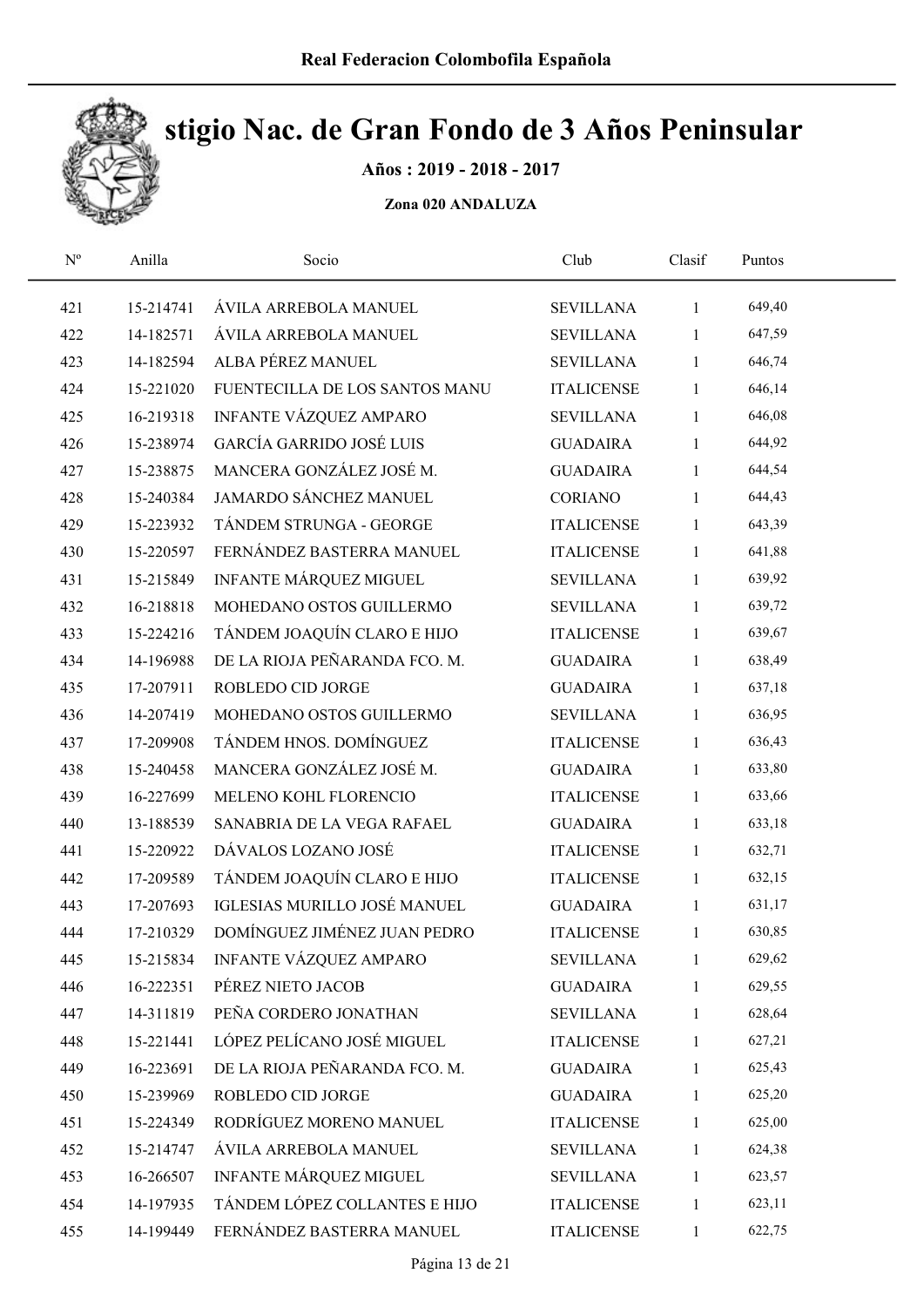

Años : 2019 - 2018 - 2017

| $N^{\rm o}$ | Anilla    | Socio                             | Club              | Clasif       | Puntos |  |
|-------------|-----------|-----------------------------------|-------------------|--------------|--------|--|
| 456         | 15-239959 | DE LA RIOJA PEÑARANDA FCO. M.     | <b>GUADAIRA</b>   | $\mathbf{1}$ | 622,66 |  |
| 457         | 12-5094   | DE LA RIOJA PEÑARANDA FCO. M.     | <b>GUADAIRA</b>   | $\mathbf{1}$ | 622,60 |  |
| 458         | 16-227758 | FUENTECILLA DE LOS SANTOS MANU    | <b>ITALICENSE</b> | $\mathbf{1}$ | 620,78 |  |
| 459         | 17-207427 | REINA ANDRADE MANUEL              | <b>GUADAIRA</b>   | 1            | 619,67 |  |
| 460         | 14-311734 | PEÑA CORDERO JONATHAN             | <b>SEVILLANA</b>  | $\mathbf{1}$ | 619,62 |  |
| 461         | 16-226740 | CUBILES RAMIRO JUAN A.            | <b>ITALICENSE</b> | $\mathbf{1}$ | 618,98 |  |
| 462         | 17-209219 | TÁNDEM LÓPEZ COLLANTES E HIJO     | <b>ITALICENSE</b> | $\mathbf{1}$ | 618,01 |  |
| 463         | 16-222269 | ROLDÁN SOLÍS AQUILINO             | <b>GUADAIRA</b>   | $\mathbf{1}$ | 617,38 |  |
| 464         | 16-226457 | FALCÓN JIMÉNEZ JUAN ANTONIO       | <b>ITALICENSE</b> | $\mathbf{1}$ | 616,84 |  |
| 465         | 15-215201 | MÚJICA RODRÍGUEZ JOSÉ FCO.        | <b>SEVILLANA</b>  | $\mathbf{1}$ | 616,54 |  |
| 466         | 15-216613 | HIPONA ARAUJO RAFAEL              | <b>SEVILLANA</b>  | $\mathbf{1}$ | 614,94 |  |
| 467         | 15-214501 | BENÍTEZ MATEO ALFONSO             | <b>SEVILLANA</b>  | 1            | 614,41 |  |
| 468         | 16-266678 | GONZÁLEZ BENÍTEZ FERNANDO         | <b>SEVILLANA</b>  | $\mathbf{1}$ | 613,54 |  |
| 469         | 16-219871 | INFANTE MÁRQUEZ RAFAEL            | <b>SEVILLANA</b>  | $\mathbf{1}$ | 613,43 |  |
| 470         | 17-231184 | MÚJICA RODRÍGUEZ JOSÉ FCO.        | <b>SEVILLANA</b>  | 1            | 611,75 |  |
| 471         | 17-231165 | MÚJICA RODRÍGUEZ JOSÉ FCO.        | <b>SEVILLANA</b>  | 1            | 611,61 |  |
| 472         | 16-225661 | FERNÁNDEZ BASTERRA MANUEL         | <b>ITALICENSE</b> | $\mathbf{1}$ | 611,02 |  |
| 473         | 16-219642 | INFANTE VÁZQUEZ AMPARO            | <b>SEVILLANA</b>  | $\mathbf{1}$ | 609,53 |  |
| 474         | 15-238979 | <b>GARCÍA GARRIDO JOSÉ LUIS</b>   | <b>GUADAIRA</b>   | $\mathbf{1}$ | 607,01 |  |
| 475         | 15-220781 | LÓPEZ ORTIZ MIGUEL                | <b>ITALICENSE</b> | $\mathbf{1}$ | 606,94 |  |
| 476         | 14-199051 | LÓPEZ ORTIZ MIGUEL                | <b>ITALICENSE</b> | $\mathbf{1}$ | 605,22 |  |
| 477         | 15-263457 | FERNÁNDEZ HERNÁNDEZ ANTONIO       | <b>SEVILLANA</b>  | $\mathbf{1}$ | 604,58 |  |
| 478         | 17-200832 | DÁVALOS LOZANO JOSÉ               | <b>ITALICENSE</b> | $\mathbf{1}$ | 604,19 |  |
| 479         |           | 14-4391116 TERRERO FRANCO DOLORES | <b>GUADAIRA</b>   | $\mathbf{1}$ | 603,95 |  |
| 480         | 16-226577 | TÁNDEM JOAQUÍN CLARO E HIJO       | <b>ITALICENSE</b> | 1            | 603,90 |  |
| 481         | 17-107832 | REINA ANDRADE MANUEL              | <b>GUADAIRA</b>   | $\mathbf{1}$ | 603,52 |  |
| 482         | 16-218680 | ALBA PÉREZ MANUEL                 | <b>SEVILLANA</b>  | 1            | 603,44 |  |
| 483         | 17-208276 | ROLDÁN SOLÍS AQUILINO             | <b>GUADAIRA</b>   | $\mathbf{1}$ | 600,60 |  |
| 484         | 17-215702 | JIMÉNEZ DIZ JOAQUÍN               | LA CAMPIÑA        | 1            | 599,01 |  |
| 485         | 14-197844 | CLARO CONTRERAS FRANCISCO J.      | <b>ITALICENSE</b> | $\mathbf{1}$ | 598,33 |  |
| 486         | 17-209065 | TÁNDEM VITO Y VITILLO GÁMEZ       | <b>ITALICENSE</b> | $\mathbf{1}$ | 598,16 |  |
| 487         | 16-219065 | BENÍTEZ MATEO ALFONSO             | <b>SEVILLANA</b>  | 1            | 596,58 |  |
| 488         | 11-20400  | <b>GARCÍA GARRIDO JOSÉ LUIS</b>   | <b>GUADAIRA</b>   | 1            | 594,41 |  |
| 489         | 16-266331 | CLARO CONTRERAS FRANCISCO J.      | <b>ITALICENSE</b> | 1            | 594,35 |  |
| 490         | 17-209443 | RODRÍGUEZ UFANO JESÚS             | <b>ITALICENSE</b> | $\mathbf{1}$ | 593,63 |  |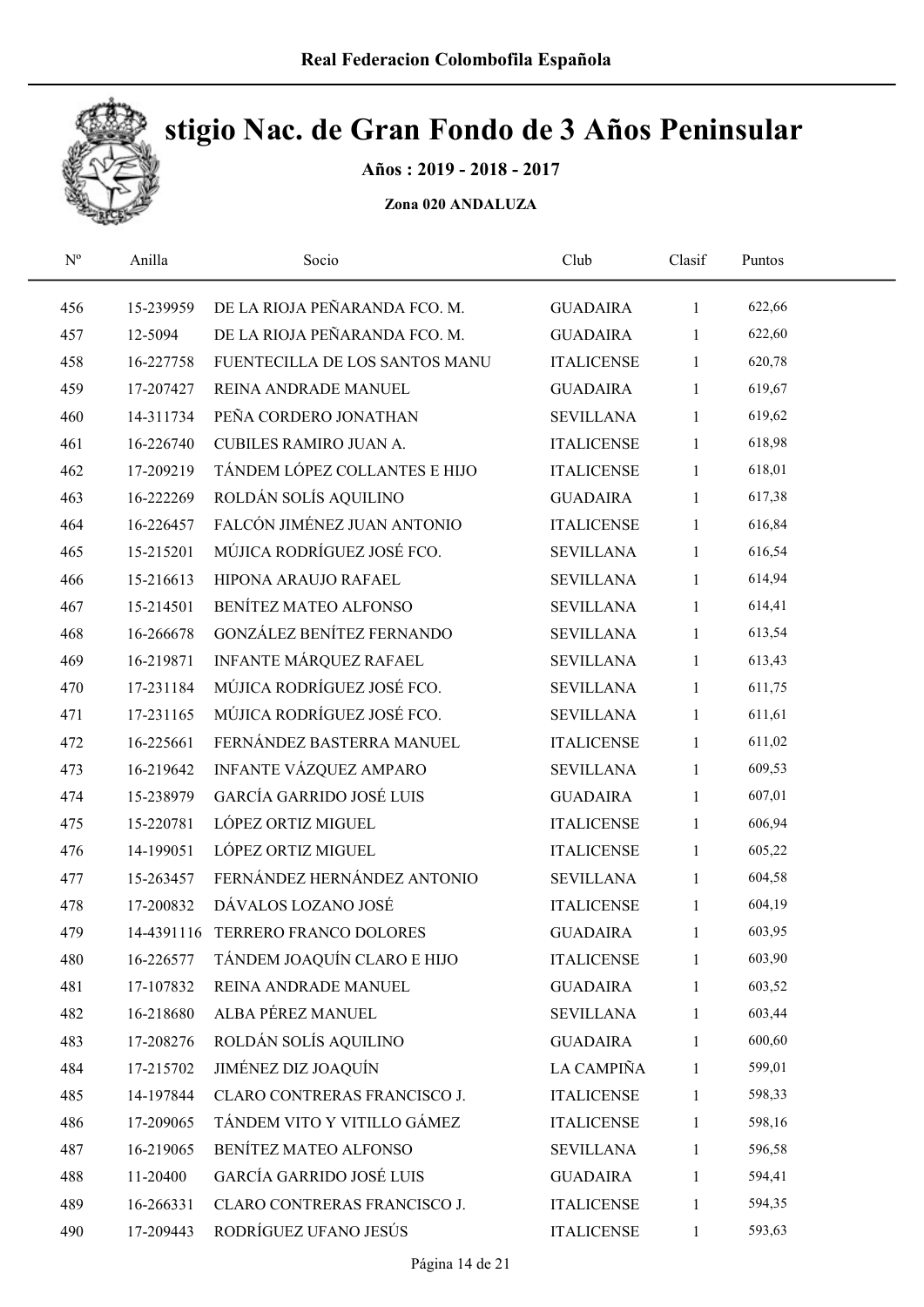

Años : 2019 - 2018 - 2017

| $\mathbf{N}^{\text{o}}$ | Anilla    | Socio                            | Club              | Clasif       | Puntos |  |
|-------------------------|-----------|----------------------------------|-------------------|--------------|--------|--|
| 491                     | 14-197792 | RODRÍGUEZ UFANO JESÚS            | <b>ITALICENSE</b> | $\mathbf{1}$ | 593,40 |  |
| 492                     | 15-214694 | TORO FERNÁNDEZ MANUEL            | <b>GUADAIRA</b>   | 1            | 593,32 |  |
| 493                     | 16-218255 | FERNÁNDEZ HERNÁNDEZ ANTONIO      | <b>SEVILLANA</b>  | 1            | 590,61 |  |
| 494                     | 12-9779   | TÁNDEM VITO Y VITILLO GÁMEZ      | <b>ITALICENSE</b> | 1            | 588,40 |  |
| 495                     | 14-207001 | TÁNDEM HNOS. INFANTE             | <b>SEVILLANA</b>  | $\mathbf{1}$ | 587,21 |  |
| 496                     | 18-154728 | REINA ANDRADE MANUEL             | <b>GUADAIRA</b>   | 1            | 586,21 |  |
| 497                     | 16-244931 | FERNÁNDEZ HIDALGO JOSÉ C.        | <b>GUADAIRA</b>   | $\mathbf{1}$ | 585,87 |  |
| 498                     | 14-198135 | FUENTECILLA DE LOS SANTOS MANU   | <b>ITALICENSE</b> | $\mathbf{1}$ | 583,59 |  |
| 499                     | 17-259203 | MARINA FRANCO IVÁN               | <b>ITALICENSE</b> | 1            | 582,47 |  |
| 500                     | 15-244750 | <b>GUISADO CONEJERO MANUEL</b>   | LA CAMPIÑA        | $\mathbf{1}$ | 581,82 |  |
| 501                     | 15-224348 | RODRÍGUEZ MORENO MANUEL          | <b>ITALICENSE</b> | $\mathbf{1}$ | 581,61 |  |
| 502                     | 17-209581 | TÁNDEM JOAQUÍN CLARO E HIJO      | <b>ITALICENSE</b> | 1            | 580,72 |  |
| 503                     | 16-219901 | FERNÁNDEZ HIDALGO JOSÉ C.        | <b>GUADAIRA</b>   | 1            | 580,67 |  |
| 504                     | 15-215488 | BENNANE BOUROUIN BOUSSELHAM      | <b>SEVILLANA</b>  | 1            | 580,43 |  |
| 505                     | 17-231149 | FERNÁNDEZ HERNÁNDEZ ANTONIO      | <b>SEVILLANA</b>  | 1            | 577,67 |  |
| 506                     | 16-222526 | LOPEZ RICO FCO. JAVIER           | <b>GUADAIRA</b>   | 1            | 577,34 |  |
| 507                     | 16-218338 | RODRÍGUEZ HERNÁNDEZ JUAN         | <b>SEVILLANA</b>  | $\mathbf{1}$ | 576,40 |  |
| 508                     | 16-227427 | TÁNDEM LÓPEZ COLLANTES E HIJO    | <b>ITALICENSE</b> | $\mathbf{1}$ | 574,82 |  |
| 509                     | 17-210317 | DOMÍNGUEZ JIMÉNEZ JUAN PEDRO     | <b>ITALICENSE</b> | 1            | 574,21 |  |
| 510                     | 16-219413 | CAMBIL RODRÍGUEZ FRANCISCO       | <b>SEVILLANA</b>  | $\mathbf{1}$ | 572,92 |  |
| 511                     | 17-209207 | TÁNDEM LÓPEZ COLLANTES E HIJO    | <b>ITALICENSE</b> | $\mathbf{1}$ | 572,90 |  |
| 512                     | 15-214896 | IGLESIAS MURILLO JOSÉ MANUEL     | <b>GUADAIRA</b>   | $\mathbf{1}$ | 571,42 |  |
| 513                     | 15-238890 | MANCERA GONZÁLEZ JOSÉ M.         | <b>GUADAIRA</b>   | $\mathbf{1}$ | 571,05 |  |
| 514                     | 15-221491 | RODRÍGUEZ CAMPANO JOSÉ A.        | <b>ITALICENSE</b> | $\mathbf{1}$ | 570,42 |  |
| 515                     |           | 16-6012061 VICARIO BORREGO DIEGO | <b>ITALICENSE</b> | 1            | 568,19 |  |
| 516                     | 15-220503 | FERNÁNDEZ BASTERRA MANUEL        | <b>ITALICENSE</b> | 1            | 567,63 |  |
| 517                     | 17-207663 | PÉREZ NIETO JACOB                | <b>GUADAIRA</b>   | 1            | 567,29 |  |
| 518                     | 14-198971 | GONZÁLEZ-MARIÑO CHARLO MANUEL    | <b>ITALICENSE</b> | 1            | 565,35 |  |
| 519                     | 15-216603 | HIPONA ARAUJO RAFAEL             | <b>SEVILLANA</b>  | 1            | 562,95 |  |
| 520                     | 15-239147 | SANABRIA DE LA VEGA RAFAEL       | <b>GUADAIRA</b>   | $\mathbf{1}$ | 559,82 |  |
| 521                     | 16-226356 | DOMÍNGUEZ JIMÉNEZ JUAN PEDRO     | <b>ITALICENSE</b> | 1            | 559,40 |  |
| 522                     | 17-204334 | FERNÁNDEZ CALVO CARLOS           | <b>ITALICENSE</b> | 1            | 557,45 |  |
| 523                     | 15-239135 | SANABRIA DE LA VEGA RAFAEL       | <b>GUADAIRA</b>   | 1            | 557,45 |  |
| 524                     | 15-238784 | IGLESIAS MURILLO JOSÉ MANUEL     | <b>GUADAIRA</b>   | 1            | 557,37 |  |
| 525                     | 16-226308 | PAREJOS PRADOS ÁNGEL             | <b>ITALICENSE</b> | $\mathbf{1}$ | 556,12 |  |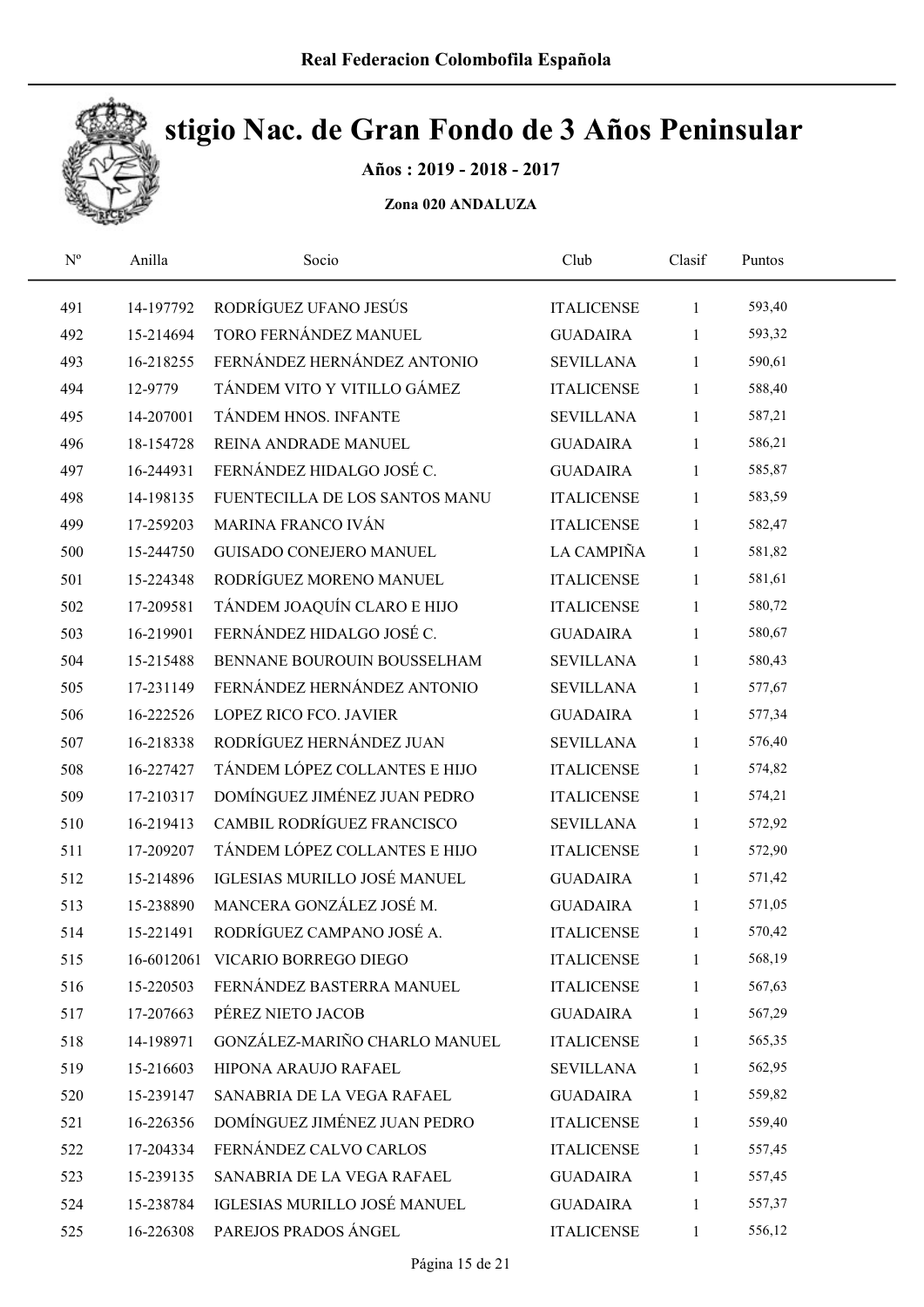

Años : 2019 - 2018 - 2017

| $\mathbf{N}^{\text{o}}$ | Anilla     | Socio                             | Club              | Clasif       | Puntos |  |
|-------------------------|------------|-----------------------------------|-------------------|--------------|--------|--|
| 526                     | 16-226994  | RODRÍGUEZ UFANO JESÚS             | <b>ITALICENSE</b> | $\mathbf{1}$ | 552,05 |  |
| 527                     | 13-193649  | TÁNDEM LÓPEZ COLLANTES E HIJO     | <b>ITALICENSE</b> | $\mathbf{1}$ | 551,32 |  |
| 528                     | 17-207895  | ROBLEDO CID JORGE                 | <b>GUADAIRA</b>   | $\mathbf{1}$ | 551,32 |  |
| 529                     | 16-226477  | FALCÓN JIMÉNEZ JUAN ANTONIO       | <b>ITALICENSE</b> | 1            | 550,76 |  |
| 530                     | 17-232249  | MOHEDANO OSTOS GUILLERMO          | <b>SEVILLANA</b>  | $\mathbf{1}$ | 550,71 |  |
| 531                     |            | 14-4391101 TERRERO FRANCO DOLORES | <b>GUADAIRA</b>   | $\mathbf{1}$ | 550,43 |  |
| 532                     | 14-199023  | LÓPEZ ORTIZ MIGUEL                | <b>ITALICENSE</b> | $\mathbf{1}$ | 549,71 |  |
| 533                     | 17-215723  | JIMÉNEZ DIZ JOAQUÍN               | LA CAMPIÑA        | $\mathbf{1}$ | 548,69 |  |
| 534                     | 15-220146  | FALCÓN JIMÉNEZ JUAN ANTONIO       | <b>ITALICENSE</b> | $\mathbf{1}$ | 547,50 |  |
| 535                     | 14-198544  | TÁNDEM HNOS. DOMÍNGUEZ            | <b>ITALICENSE</b> | $\mathbf{1}$ | 546,26 |  |
| 536                     | 14-182599  | ALBA PÉREZ MANUEL                 | <b>SEVILLANA</b>  | $\mathbf{1}$ | 546,26 |  |
| 537                     | 13-26531   | HIPONA ARAUJO RAFAEL              | <b>SEVILLANA</b>  | $\mathbf{1}$ | 545,10 |  |
| 538                     | 18-189110  | LERDO TEJADA PÉREZ DE AYALA M.    | <b>ITALICENSE</b> | 1            | 544,36 |  |
| 539                     | 15-221498  | RODRÍGUEZ CAMPANO JOSÉ A.         | <b>ITALICENSE</b> | $\mathbf{1}$ | 544,36 |  |
| 540                     | 15-220296  | CLARO CONTRERAS FRANCISCO J.      | <b>ITALICENSE</b> | 1            | 543,47 |  |
| 541                     | 16-230456  | SUÁREZ GONZÁLEZ FRANCISCO J.      | LA CAMPIÑA        | $\mathbf{1}$ | 543,44 |  |
| 542                     | 16-226056  | RUIZ GARCÍA MANUEL                | <b>ITALICENSE</b> | $\mathbf{1}$ | 542,57 |  |
| 543                     | 15-239283  | VICENTE ROMERO FRANCISCO J.       | LA CAMPIÑA        | $\mathbf{1}$ | 541,58 |  |
| 544                     | 16-6184270 | DÁVALOS LOZANO JOSÉ               | <b>ITALICENSE</b> | $\mathbf{1}$ | 539,96 |  |
| 545                     | 17-255613  | PEÑA CORDERO JONATHAN             | <b>SEVILLANA</b>  | $\mathbf{1}$ | 536,30 |  |
| 546                     | 17-208911  | LERDO TEJADA PÉREZ DE AYALA M.    | <b>ITALICENSE</b> | $\mathbf{1}$ | 527,74 |  |
| 547                     | 16-225605  | ARENAS GUTIÉRREZ MIGUEL           | <b>ITALICENSE</b> | $\mathbf{1}$ | 524,24 |  |
| 548                     | 17-209932  | TÁNDEM HNOS. DOMÍNGUEZ            | <b>ITALICENSE</b> | $\mathbf{1}$ | 523,55 |  |
| 549                     | 16-230344  | IGLESIAS MURILLO JOSÉ MANUEL      | <b>GUADAIRA</b>   | 1            | 522,04 |  |
| 550                     | 16-223777  | LÓPEZ ROMERO ADOLFO               | LA CAMPIÑA        | 1            | 521,93 |  |
| 551                     | 16-230445  | SUÁREZ GONZÁLEZ FRANCISCO J.      | LA CAMPIÑA        | $\mathbf{1}$ | 521,55 |  |
| 552                     | 16-226803  | CUBILES RAMIRO JUAN A.            | <b>ITALICENSE</b> | 1            | 521,28 |  |
| 553                     | 14-199243  | <b>GÓMEZ ROMERO ANDRÉS</b>        | <b>ITALICENSE</b> | 1            | 519,62 |  |
| 554                     | 17-216033  | SUÁREZ GONZÁLEZ FRANCISCO J.      | LA CAMPIÑA        | 1            | 517,45 |  |
| 555                     | 18-189831  | FERNÁNDEZ BASTERRA MANUEL         | <b>ITALICENSE</b> | $\mathbf{1}$ | 516,84 |  |
| 556                     | 17-210478  | RODRÍGUEZ CAMPANO JOSÉ A.         | <b>ITALICENSE</b> | 1            | 516,83 |  |
| 557                     | 17-208877  | VICARIO BORREGO DIEGO             | <b>ITALICENSE</b> | 1            | 516,71 |  |
| 558                     | 14-196350  | MANCERA GONZÁLEZ JOSÉ M.          | <b>GUADAIRA</b>   | 1            | 515,93 |  |
| 559                     | 16-225833  | GUTIÉRREZ GUTIÉRREZ FRANCISCO     | <b>ITALICENSE</b> | 1            | 513,54 |  |
| 560                     | 15-220970  | FUENTECILLA DE LOS SANTOS MANU    | <b>ITALICENSE</b> | $\mathbf{1}$ | 512,37 |  |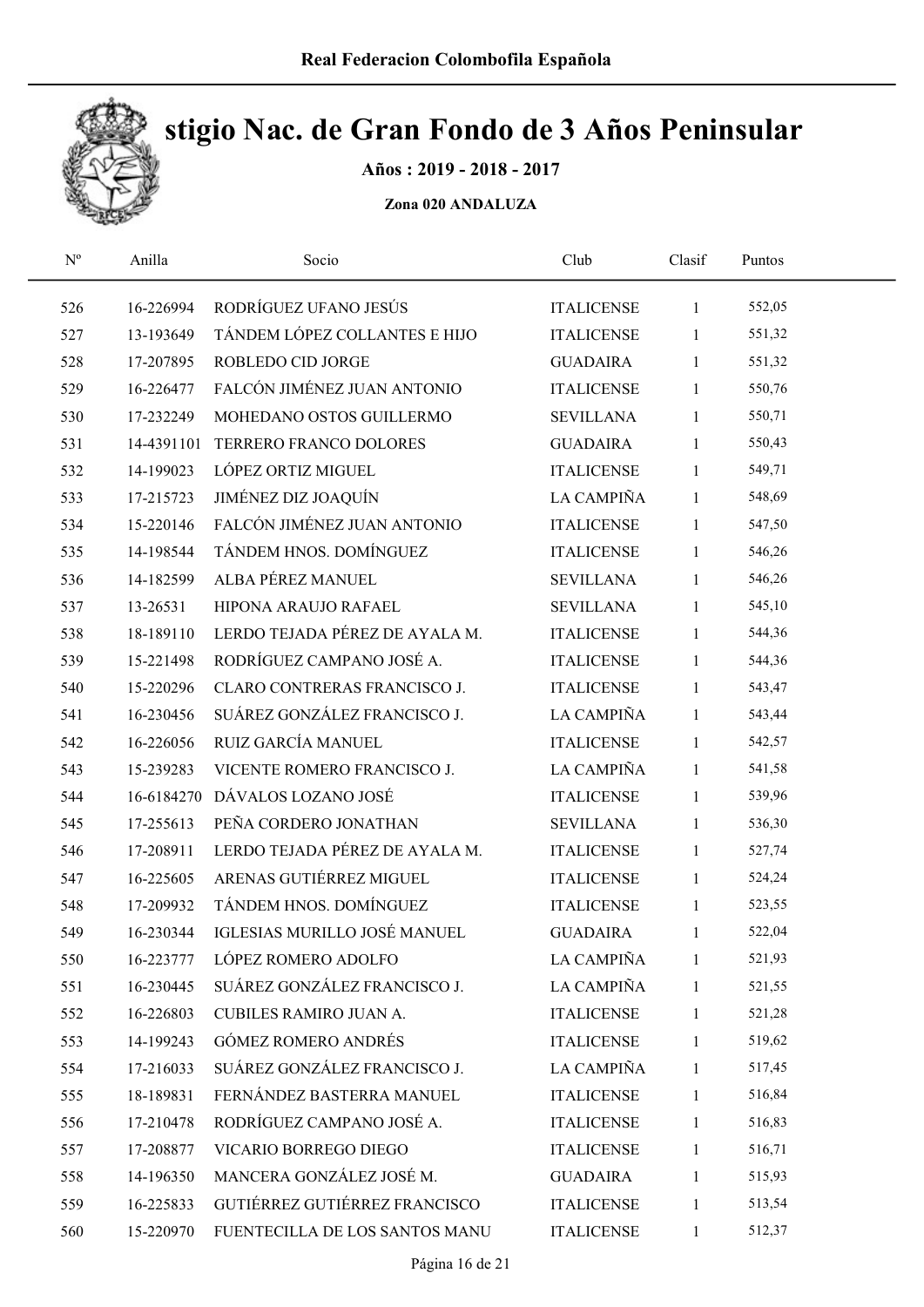

Años : 2019 - 2018 - 2017

| $\mathbf{N}^{\text{o}}$ | Anilla    | Socio                                 | Club              | Clasif       | Puntos |  |
|-------------------------|-----------|---------------------------------------|-------------------|--------------|--------|--|
| 561                     |           | 14-4380137 MANCERA GONZÁLEZ JOSÉ M.   | <b>GUADAIRA</b>   | $\mathbf{1}$ | 511,96 |  |
| 562                     | 15-238944 | <b>GARCÍA GARRIDO JOSÉ LUIS</b>       | <b>GUADAIRA</b>   | $\mathbf{1}$ | 511,49 |  |
| 563                     | 15-220901 | DÁVALOS LOZANO JOSÉ                   | <b>ITALICENSE</b> | 1            | 509,20 |  |
| 564                     | 16-219254 | PEÑA CORDERO JONATHAN                 | <b>SEVILLANA</b>  | 1            | 508,80 |  |
| 565                     | 17-255887 | BENNANE BOUROUIN BOUSSELHAM           | <b>SEVILLANA</b>  | 1            | 507,61 |  |
| 566                     | 15-214840 | ALBA PÉREZ MANUEL                     | <b>SEVILLANA</b>  | $\mathbf{1}$ | 507,54 |  |
| 567                     | 18-189832 | FERNÁNDEZ BASTERRA MANUEL             | <b>ITALICENSE</b> | $\mathbf{1}$ | 507,38 |  |
| 568                     | 17-207569 | MANCERA GONZÁLEZ JOSÉ M.              | <b>GUADAIRA</b>   | $\mathbf{1}$ | 506,69 |  |
| 569                     | 16-222096 | CARRANZA ARTEAGA FRANCISCO            | <b>GUADAIRA</b>   | 1            | 505,85 |  |
| 570                     | 16-219535 | TÁNDEM HNOS. INFANTE                  | <b>SEVILLANA</b>  | 1            | 505,85 |  |
| 571                     | 15-240226 | FERNANDEZ GONZALEZ PEDRO              | <b>ITALICENSE</b> | 1            | 504,25 |  |
| 572                     | 15-19383  | CARRANZA ARTEAGA FRANCISCO            | <b>GUADAIRA</b>   | $\mathbf{1}$ | 503,08 |  |
| 573                     |           | 14-4391135 CARRANZA ARTEAGA FRANCISCO | <b>GUADAIRA</b>   | $\mathbf{1}$ | 502,58 |  |
| 574                     | 12-6387   | MANCERA GONZÁLEZ JOSÉ M.              | <b>GUADAIRA</b>   | $\mathbf{1}$ | 501,24 |  |
| 575                     | 15-238966 | <b>GARCÍA GARRIDO JOSÉ LUIS</b>       | <b>GUADAIRA</b>   | 1            | 501,16 |  |
| 576                     | 17-232626 | RODRÍGUEZ YAGUE JOSÉ LUIS             | <b>SEVILLANA</b>  | 1            | 500,99 |  |
| 577                     | 16-227980 | <b>GÓMEZ ROMERO ANDRÉS</b>            | <b>ITALICENSE</b> | 1            | 499,88 |  |
| 578                     | 16-223568 | VICENTE ROMERO FRANCISCO J.           | LA CAMPIÑA        | $\mathbf{1}$ | 499,63 |  |
| 579                     | 17-215918 | LEÓN RODRÍGUEZ JUAN CARLOS            | LA CAMPIÑA        | 1            | 498,97 |  |
| 580                     | 16-230219 | <b>GUISADO CONEJERO MANUEL</b>        | LA CAMPIÑA        | 1            | 498,30 |  |
| 581                     | 16-222052 | CARRANZA ARTEAGA FRANCISCO            | <b>GUADAIRA</b>   | 1            | 497,49 |  |
| 582                     |           | 14-4405912 LOPEZ RICO FCO. JAVIER     | <b>GUADAIRA</b>   | 1            | 497,20 |  |
| 583                     | 15-240203 | FERNANDEZ GONZALEZ PEDRO              | <b>ITALICENSE</b> | 1            | 494,13 |  |
| 584                     | 17-231280 | RODRÍGUEZ HERNÁNDEZ JUAN              | <b>SEVILLANA</b>  | $\mathbf{1}$ | 493,90 |  |
| 585                     | 17-210479 | RODRÍGUEZ CAMPANO JOSÉ A.             | <b>ITALICENSE</b> | 1            | 493,03 |  |
| 586                     | 16-219332 | INFANTE VÁZQUEZ AMPARO                | <b>SEVILLANA</b>  | 1            | 490,71 |  |
| 587                     | 15-238561 | ROBLEDO CID JORGE                     | <b>GUADAIRA</b>   | 1            | 489,02 |  |
| 588                     | 16-218561 | MÚJICA RODRÍGUEZ JOSÉ FCO.            | <b>SEVILLANA</b>  | 1            | 488,92 |  |
| 589                     | 16-225767 | CLARO CONTRERAS FRANCISCO J.          | <b>ITALICENSE</b> | 1            | 487,34 |  |
| 590                     | 15-224325 | RODRÍGUEZ MORENO MANUEL               | <b>ITALICENSE</b> | 1            | 487,16 |  |
| 591                     | 16-218914 | TORO FERNÁNDEZ MANUEL                 | <b>GUADAIRA</b>   | 1            | 485,26 |  |
| 592                     | 15-238871 | MANCERA GONZÁLEZ JOSÉ M.              | <b>GUADAIRA</b>   | 1            | 484,89 |  |
| 593                     | 17-209900 | TÁNDEM HNOS. DOMÍNGUEZ                | <b>ITALICENSE</b> | 1            | 483,98 |  |
| 594                     | 14-196235 | ROLDÁN SOLÍS AQUILINO                 | <b>GUADAIRA</b>   | 1            | 482,33 |  |
| 595                     | 17-210324 | DOMÍNGUEZ JIMÉNEZ JUAN PEDRO          | <b>ITALICENSE</b> | $\mathbf{1}$ | 479,89 |  |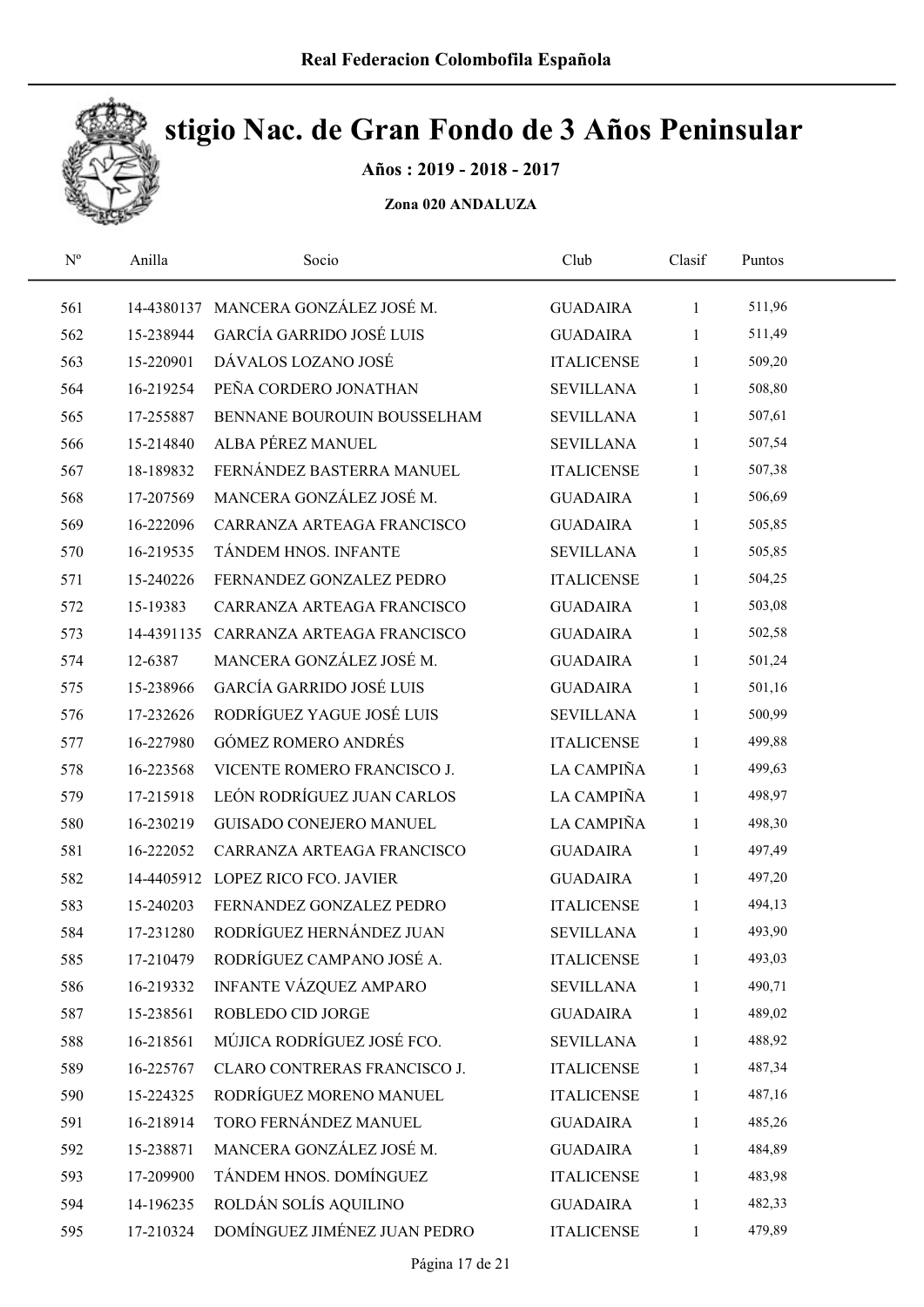

Años : 2019 - 2018 - 2017

| $\mathbf{N}^{\mathrm{o}}$ | Anilla    | Socio                           | Club              | Clasif       | Puntos |  |
|---------------------------|-----------|---------------------------------|-------------------|--------------|--------|--|
| 596                       | 17-208524 | CERQUERA GÓMEZ JOSÉ             | <b>GUADAIRA</b>   | $\mathbf{1}$ | 479,30 |  |
| 597                       | 15-223824 | ARENAS GUTIÉRREZ MIGUEL         | <b>ITALICENSE</b> | 1            | 478,89 |  |
| 598                       | 16-226966 | RODRÍGUEZ UFANO JESÚS           | <b>ITALICENSE</b> | 1            | 478,61 |  |
| 599                       | 14-207552 | ÁVILA ARREBOLA MANUEL           | <b>SEVILLANA</b>  | 1            | 475,34 |  |
| 600                       | 16-222471 | ROBLEDO CID JORGE               | <b>GUADAIRA</b>   | $\mathbf{1}$ | 475,06 |  |
| 601                       | 14-213797 | ALBA PÉREZ MANUEL               | <b>SEVILLANA</b>  | $\mathbf{1}$ | 471,62 |  |
| 602                       | 16-219695 | ZAPATA GONZÁLEZ DAVID           | <b>SEVILLANA</b>  | $\mathbf{1}$ | 470,66 |  |
| 603                       | 16-227772 | FUENTECILLA DE LOS SANTOS MANU  | <b>ITALICENSE</b> | $\mathbf{1}$ | 467,62 |  |
| 604                       | 14-196376 | <b>GARCÍA GARRIDO JOSÉ LUIS</b> | <b>GUADAIRA</b>   | 1            | 466,74 |  |
| 605                       | 17-231437 | BENÍTEZ MATEO ALFONSO           | <b>SEVILLANA</b>  | $\mathbf{1}$ | 465,28 |  |
| 606                       | 18-189694 | <b>RUIZ PORRAS JUAN CARLOS</b>  | <b>ITALICENSE</b> | $\mathbf{1}$ | 465,23 |  |
| 607                       | 16-218660 | RODRÍGUEZ HERNÁNDEZ JUAN        | <b>SEVILLANA</b>  | 1            | 463,69 |  |
| 608                       | 15-220957 | FUENTECILLA DE LOS SANTOS MANU  | <b>ITALICENSE</b> | 1            | 462,73 |  |
| 609                       | 15-239564 | CASADO VEGA JUAN MANUEL         | LA CAMPIÑA        | 1            | 462,23 |  |
| 610                       | 15-239377 | DE LA RIOJA PEÑARANDA FCO. M.   | <b>GUADAIRA</b>   | 1            | 459,11 |  |
| 611                       | 16-225707 | DÁVALOS LOZANO JOSÉ             | <b>ITALICENSE</b> | $\mathbf{1}$ | 458,73 |  |
| 612                       | 16-222542 | LOPEZ RICO FCO. JAVIER          | <b>GUADAIRA</b>   | $\mathbf{1}$ | 457,41 |  |
| 613                       | 16-222303 | PÉREZ NIETO JACOB               | <b>GUADAIRA</b>   | $\mathbf{1}$ | 457,18 |  |
| 614                       | 15-238924 | MANCERA GONZÁLEZ JOSÉ M.        | <b>GUADAIRA</b>   | $\mathbf{1}$ | 455,36 |  |
| 615                       | 17-215777 | JIMÉNEZ DIZ JOAQUÍN             | LA CAMPIÑA        | $\mathbf{1}$ | 453,93 |  |
| 616                       | 17-210022 | FUENTECILLA DE LOS SANTOS MANU  | <b>ITALICENSE</b> | $\mathbf{1}$ | 453,14 |  |
| 617                       | 17-209326 | DOMÍNGUEZ JIMÉNEZ JUAN PEDRO    | <b>ITALICENSE</b> | $\mathbf{1}$ | 451,75 |  |
| 618                       | 17-215441 | CASADO VEGA JUAN MANUEL         | LA CAMPIÑA        | $\mathbf{1}$ | 451,71 |  |
| 619                       | 16-225650 | FERNÁNDEZ BASTERRA MANUEL       | <b>ITALICENSE</b> | $\mathbf{1}$ | 450,90 |  |
| 620                       | 13-193534 | RODRÍGUEZ MORENO MANUEL         | <b>ITALICENSE</b> | 1            | 448,83 |  |
| 621                       | 14-197074 | LOPEZ RICO FCO. JAVIER          | <b>GUADAIRA</b>   | 1            | 448,15 |  |
| 622                       | 17-207653 | PÉREZ NIETO JACOB               | <b>GUADAIRA</b>   | 1            | 447,20 |  |
| 623                       | 16-218328 | RODRÍGUEZ HERNÁNDEZ JUAN        | <b>SEVILLANA</b>  | $\mathbf{1}$ | 445,50 |  |
| 624                       | 16-230470 | SUÁREZ GONZÁLEZ FRANCISCO J.    | LA CAMPIÑA        | $\mathbf{1}$ | 445,21 |  |
| 625                       | 17-231215 | MÚJICA RODRÍGUEZ JOSÉ FCO.      | <b>SEVILLANA</b>  | $\mathbf{1}$ | 445,13 |  |
| 626                       | 16-210869 | <b>JAMARDO SÁNCHEZ MANUEL</b>   | CORIANO           | 1            | 443,45 |  |
| 627                       | 17-255637 | PEÑA CORDERO JONATHAN           | <b>SEVILLANA</b>  | 1            | 442,40 |  |
| 628                       | 15-220887 | MARTÍN AGUADO ALFONSO           | <b>ITALICENSE</b> | 1            | 440,85 |  |
| 629                       | 16-222592 | LOPEZ RICO FCO. JAVIER          | <b>GUADAIRA</b>   | 1            | 439,36 |  |
| 630                       | 16-223977 | PALMA CIFUENTES FCO. MANUEL     | <b>ITALICENSE</b> | $\mathbf{1}$ | 438,42 |  |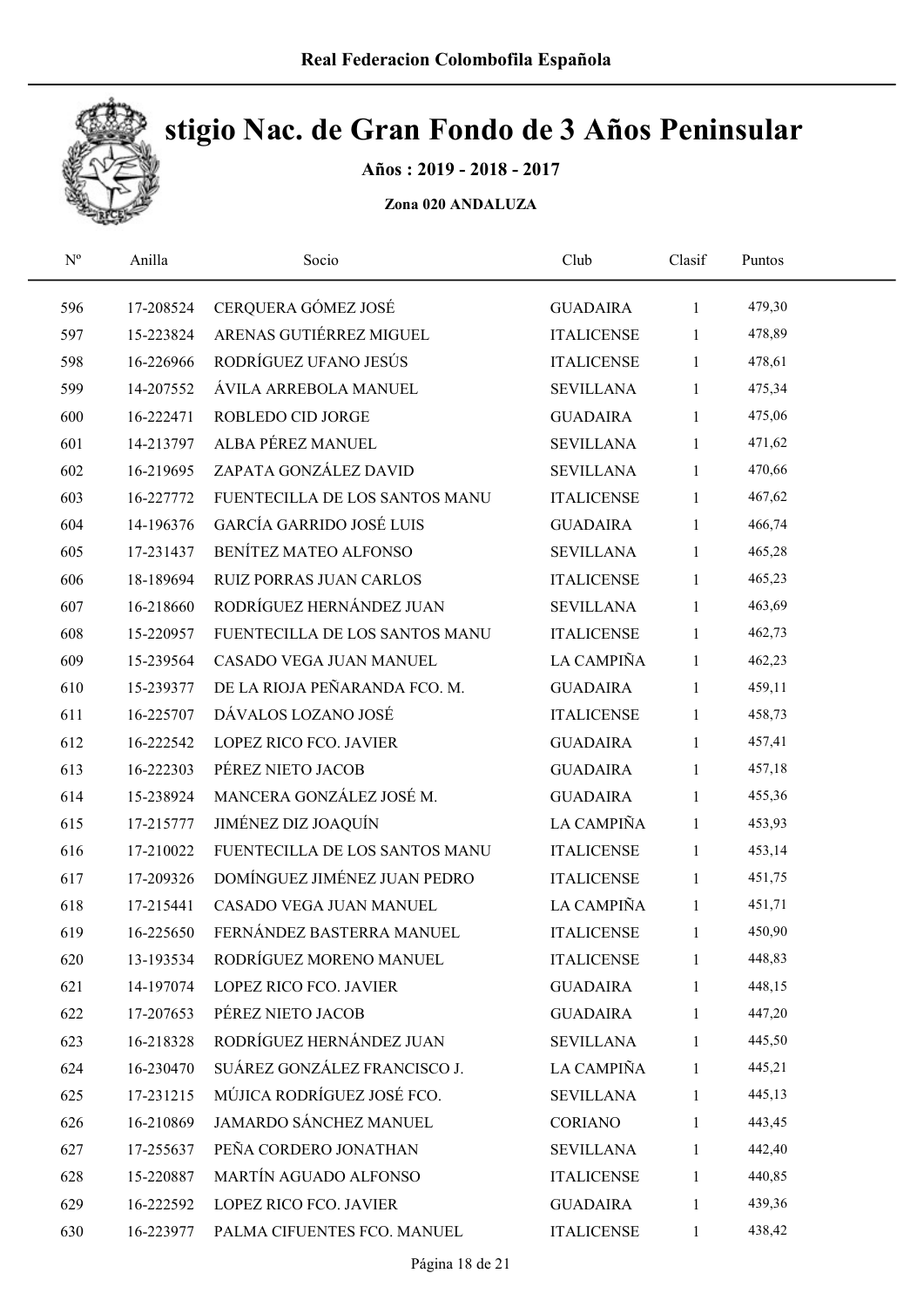

Años : 2019 - 2018 - 2017

| $\mathrm{N}^{\rm o}$ | Anilla    | Socio                          | Club              | Clasif       | Puntos |  |
|----------------------|-----------|--------------------------------|-------------------|--------------|--------|--|
| 631                  | 16-266549 | INFANTE MÁRQUEZ MIGUEL         | <b>SEVILLANA</b>  | $\mathbf{1}$ | 436,49 |  |
| 632                  | 16-223959 | FERNÁNDEZ CALVO CARLOS         | <b>ITALICENSE</b> | $\mathbf{1}$ | 435,38 |  |
| 633                  | 17-255343 | MARINA FRANCO IVÁN             | <b>ITALICENSE</b> | $\mathbf{1}$ | 434,83 |  |
| 634                  | 16-218789 | RODRÍGUEZ YAGUE JOSÉ LUIS      | <b>SEVILLANA</b>  | $\mathbf{1}$ | 434,78 |  |
| 635                  | 14-198231 | RODRÍGUEZ CAMPANO JOSÉ A.      | <b>ITALICENSE</b> | $\mathbf{1}$ | 432,34 |  |
| 636                  | 15-220441 | RUIZ PORRAS JUAN CARLOS        | <b>ITALICENSE</b> | $\mathbf{1}$ | 431,98 |  |
| 637                  | 16-219317 | <b>INFANTE MÁRQUEZ MIGUEL</b>  | <b>SEVILLANA</b>  | $\mathbf{1}$ | 431,02 |  |
| 638                  | 15-210978 | TÁNDEM STRUNGA - GEORGE        | <b>ITALICENSE</b> | $\mathbf{1}$ | 430,19 |  |
| 639                  | 14-198328 | FALCÓN JIMÉNEZ JUAN ANTONIO    | <b>ITALICENSE</b> | $\mathbf{1}$ | 429,68 |  |
| 640                  | 16-227260 | <b>GÓMEZ ROMERO ANDRÉS</b>     | <b>ITALICENSE</b> | $\mathbf{1}$ | 429,19 |  |
| 641                  | 16-244950 | FERNÁNDEZ HIDALGO JOSÉ C.      | <b>GUADAIRA</b>   | $\mathbf{1}$ | 427,48 |  |
| 642                  | 17-231616 | INFANTE VÁZQUEZ AMPARO         | <b>SEVILLANA</b>  | $\mathbf{1}$ | 425,20 |  |
| 643                  | 15-223893 | <b>RUIZ PORRAS JUAN CARLOS</b> | <b>ITALICENSE</b> | $\mathbf{1}$ | 422,88 |  |
| 644                  | 17-209109 | ARENAS GUTIÉRREZ MIGUEL        | <b>ITALICENSE</b> | $\mathbf{1}$ | 422,18 |  |
| 645                  | 14-311738 | PEÑA CORDERO JONATHAN          | <b>SEVILLANA</b>  | 1            | 420,41 |  |
| 646                  | 16-244924 | FERNÁNDEZ HIDALGO JOSÉ C.      | <b>GUADAIRA</b>   | $\mathbf{1}$ | 419,30 |  |
| 647                  | 14-198039 | GUTIÉRREZ GUTIÉRREZ FRANCISCO  | <b>ITALICENSE</b> | $\mathbf{1}$ | 418,92 |  |
| 648                  | 16-219250 | PEÑA CORDERO JONATHAN          | <b>SEVILLANA</b>  | $\mathbf{1}$ | 417,80 |  |
| 649                  | 17-210813 | RODRÍGUEZ CAMPANO JOSÉ A.      | <b>ITALICENSE</b> | $\mathbf{1}$ | 412,13 |  |
| 650                  | 17-210521 | RODRÍGUEZ MORENO MANUEL        | <b>ITALICENSE</b> | $\mathbf{1}$ | 410,51 |  |
| 651                  | 17-231655 | INFANTE MÁRQUEZ MIGUEL         | <b>SEVILLANA</b>  | $\mathbf{1}$ | 407,22 |  |
| 652                  | 17-209832 | FALCÓN JIMÉNEZ JUAN ANTONIO    | <b>ITALICENSE</b> | $\mathbf{1}$ | 405,85 |  |
| 653                  | 17-259211 | MARINA FRANCO IVÁN             | <b>ITALICENSE</b> | $\mathbf{1}$ | 405,74 |  |
| 654                  | 17-255407 | GONZÁLEZ BENÍTEZ FERNANDO      | <b>SEVILLANA</b>  | $\mathbf{1}$ | 402,29 |  |
| 655                  | 17-208913 | LERDO TEJADA PÉREZ DE AYALA M. | <b>ITALICENSE</b> | 1            | 401,26 |  |
| 656                  | 16-261680 | DÁVALOS LOZANO JOSÉ            | <b>ITALICENSE</b> | 1            | 400,99 |  |
| 657                  | 16-230426 | SUÁREZ GONZÁLEZ FRANCISCO J.   | LA CAMPIÑA        | 1            | 400,68 |  |
| 658                  | 17-209197 | LÓPEZ ORTIZ MIGUEL             | <b>ITALICENSE</b> | 1            | 397,15 |  |
| 659                  | 14-198950 | <b>CUBILES RAMIRO JUAN A.</b>  | <b>ITALICENSE</b> | 1            | 394,32 |  |
| 660                  | 17-187616 | RAYA GUIRADO RAFAEL            | <b>GUADAIRA</b>   | $\mathbf{1}$ | 391,35 |  |
| 661                  | 13-188924 | LOPEZ RICO FCO. JAVIER         | <b>GUADAIRA</b>   | 1            | 389,25 |  |
| 662                  | 17-207553 | MANCERA GONZÁLEZ JOSÉ M.       | <b>GUADAIRA</b>   | 1            | 379,88 |  |
| 663                  | 16-266390 | ALBA PÉREZ MANUEL              | <b>SEVILLANA</b>  | 1            | 379,47 |  |
| 664                  | 15-224478 | TÁNDEM STRUNGA - GEORGE        | <b>ITALICENSE</b> | 1            | 369,45 |  |
| 665                  | 16-222990 | IGLESIAS MURILLO JOSÉ MANUEL   | <b>GUADAIRA</b>   | $\mathbf{1}$ | 369,42 |  |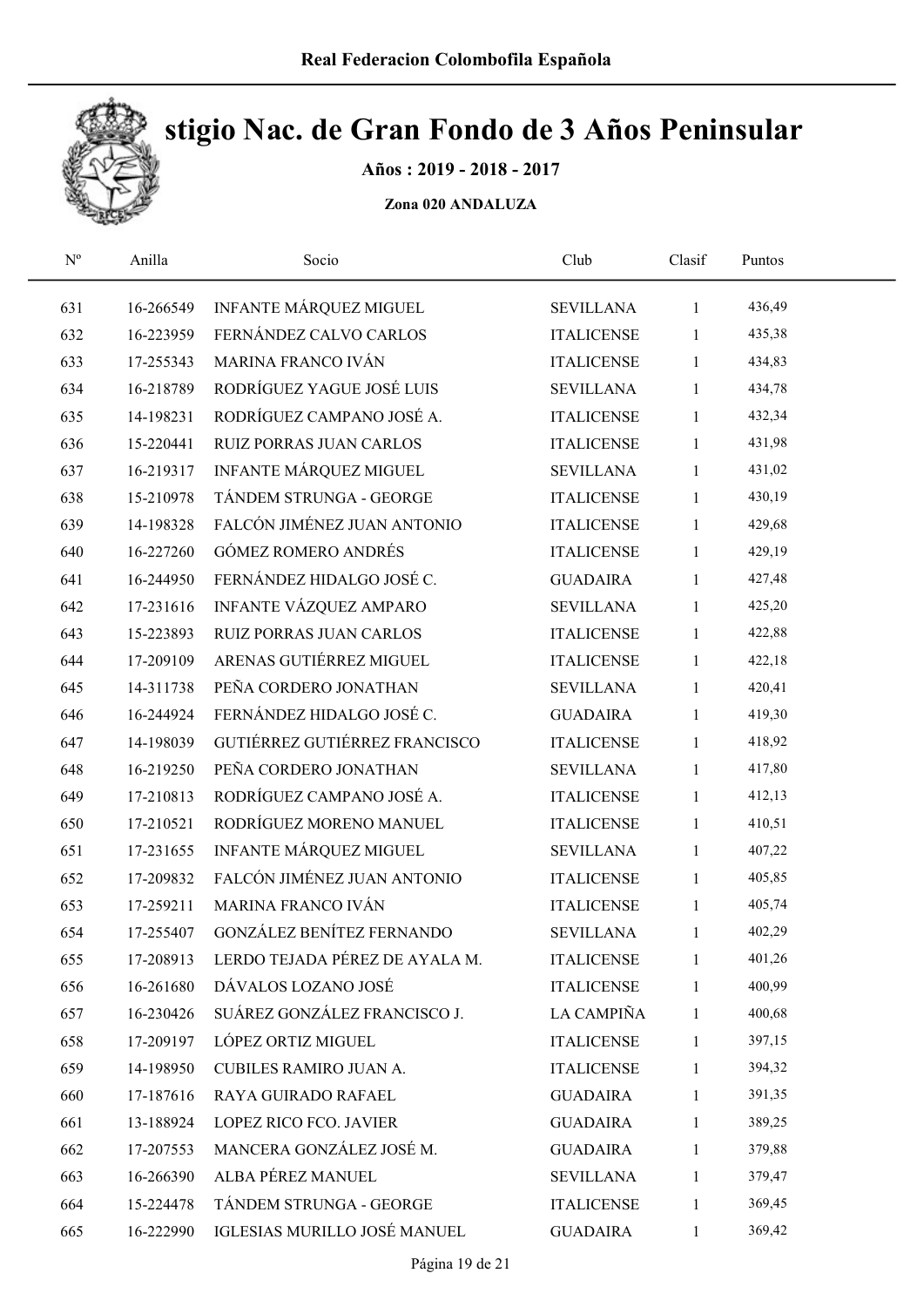

Años : 2019 - 2018 - 2017

| $\mathbf{N}^{\text{o}}$ | Anilla    | Socio                                  | Club              | Clasif       | Puntos |  |
|-------------------------|-----------|----------------------------------------|-------------------|--------------|--------|--|
| 666                     | 13-189582 | IGLESIAS MURILLO JOSÉ MANUEL           | <b>GUADAIRA</b>   | $\mathbf{1}$ | 369,34 |  |
| 667                     |           | 16-6184349 RODRÍGUEZ YAGUE JOSÉ LUIS   | <b>SEVILLANA</b>  | $\mathbf{1}$ | 368,95 |  |
| 668                     |           | 11-1324029 VICENTE ROMERO FRANCISCO J. | LA CAMPIÑA        | $\mathbf{1}$ | 366,76 |  |
| 669                     | 17-215404 | CASADO VEGA JUAN MANUEL                | LA CAMPIÑA        | $\mathbf{1}$ | 366,27 |  |
| 670                     | 14-197830 | CLARO CONTRERAS FRANCISCO J.           | <b>ITALICENSE</b> | $\mathbf{1}$ | 365,19 |  |
| 671                     | 17-209361 | ORTEGA MUÑOZ ÁNGEL                     | <b>ITALICENSE</b> | $\mathbf{1}$ | 361,59 |  |
| 672                     | 14-199990 | ORTEGA MUÑOZ ÁNGEL                     | <b>ITALICENSE</b> | $\mathbf{1}$ | 361,53 |  |
| 673                     | 16-230208 | GUISADO CONEJERO MANUEL                | LA CAMPIÑA        | $\mathbf{1}$ | 360,57 |  |
| 674                     | 17-208539 | CERQUERA GÓMEZ JOSÉ                    | <b>GUADAIRA</b>   | $\mathbf{1}$ | 359,97 |  |
| 675                     | 16-227046 | TÁNDEM VITO Y VITILLO GÁMEZ            | <b>ITALICENSE</b> | $\mathbf{1}$ | 359,79 |  |
| 676                     | 16-227105 | LÓPEZ ORTIZ MIGUEL                     | <b>ITALICENSE</b> | $\mathbf{1}$ | 358,30 |  |
| 677                     | 14-197319 | DE LA RIOJA PEÑARANDA FCO. M.          | <b>GUADAIRA</b>   | $\mathbf{1}$ | 355,64 |  |
| 678                     | 13-193953 | MARTÍN AGUADO ALFONSO                  | <b>ITALICENSE</b> | $\mathbf{1}$ | 354,68 |  |
| 679                     | 15-244933 | SUÁREZ GONZÁLEZ FRANCISCO J.           | LA CAMPIÑA        | $\mathbf{1}$ | 353,20 |  |
| 680                     | 16-227340 | <b>RUIZ PORRAS JUAN CARLOS</b>         | <b>ITALICENSE</b> | $\mathbf{1}$ | 351,37 |  |
| 681                     | 16-210990 | FERNANDEZ GONZALEZ PEDRO               | <b>ITALICENSE</b> | $\mathbf{1}$ | 349,71 |  |
| 682                     | 15-216485 | FERNÁNDEZ HERNÁNDEZ ANTONIO            | <b>SEVILLANA</b>  | $\mathbf{1}$ | 349,28 |  |
| 683                     | 15-240310 | PALMA CIFUENTES FCO. MANUEL            | <b>ITALICENSE</b> | $\mathbf{1}$ | 342,25 |  |
| 684                     | 16-222652 | MANCERA GONZÁLEZ JOSÉ M.               | <b>GUADAIRA</b>   | $\mathbf{1}$ | 341,06 |  |
| 685                     | 13-188530 | SANABRIA DE LA VEGA RAFAEL             | <b>GUADAIRA</b>   | $\mathbf{1}$ | 340,65 |  |
| 686                     | 17-210330 | DOMÍNGUEZ JIMÉNEZ JUAN PEDRO           | <b>ITALICENSE</b> | $\mathbf{1}$ | 340,52 |  |
| 687                     | 15-220593 | ARENAS GUTIÉRREZ MIGUEL                | <b>ITALICENSE</b> | $\mathbf{1}$ | 339,33 |  |
| 688                     | 15-240266 | PALMA CIFUENTES FCO. MANUEL            | <b>ITALICENSE</b> | $\mathbf{1}$ | 337,83 |  |
| 689                     | 17-209261 | PAREJOS PRADOS ÁNGEL                   | <b>ITALICENSE</b> | $\mathbf{1}$ | 337,82 |  |
| 690                     | 16-218204 | FERNÁNDEZ HERNÁNDEZ ANTONIO            | <b>SEVILLANA</b>  | 1            | 335,11 |  |
| 691                     | 14-196368 | GARCÍA GARRIDO JOSÉ LUIS               | <b>GUADAIRA</b>   | $\mathbf{1}$ | 334,67 |  |
| 692                     | 17-209499 | CLARO CONTRERAS FRANCISCO J.           | <b>ITALICENSE</b> | 1            | 334,42 |  |
| 693                     | 15-214536 | BENÍTEZ MATEO ALFONSO                  | <b>SEVILLANA</b>  | 1            | 330,68 |  |
| 694                     | 15-220261 | CLARO CONTRERAS FRANCISCO J.           | <b>ITALICENSE</b> | 1            | 328,84 |  |
| 695                     | 15-220464 | RUIZ PORRAS JUAN CARLOS                | <b>ITALICENSE</b> | $\mathbf{1}$ | 322,00 |  |
| 696                     | 18-189155 | ARENAS GUTIÉRREZ MIGUEL                | <b>ITALICENSE</b> | $\mathbf{1}$ | 321,90 |  |
| 697                     | 16-226816 | CUBILES RAMIRO JUAN A.                 | <b>ITALICENSE</b> | 1            | 321,22 |  |
| 698                     | 13-189175 | VICENTE ROMERO FRANCISCO J.            | LA CAMPIÑA        | $\mathbf{1}$ | 319,87 |  |
| 699                     | 16-226773 | CUBILES RAMIRO JUAN A.                 | <b>ITALICENSE</b> | $\mathbf{1}$ | 319,81 |  |
| 700                     | 16-226329 | DOMÍNGUEZ JIMÉNEZ JUAN PEDRO           | <b>ITALICENSE</b> | $\mathbf{1}$ | 318,30 |  |
|                         |           |                                        |                   |              |        |  |